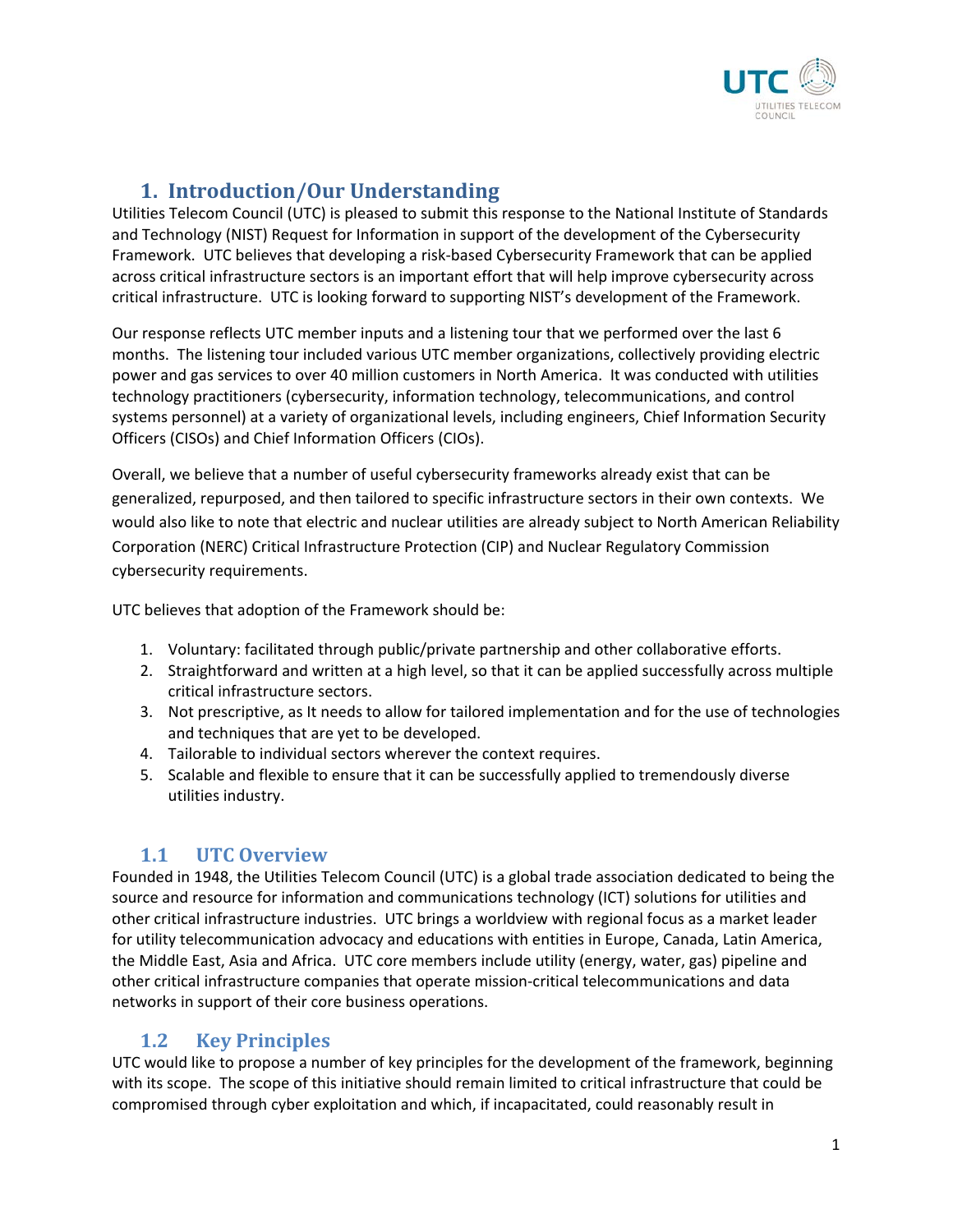

catastrophic regional or national effects on public health or safety, economic security, or national security. It should address only key assets specifically identified by critical infrastructure owner/operators that, if compromised, could have a material impact on public safety or operational reliability. For the electric and nuclear sectors, the framework should focus narrowly on bulk electric system reliability and should not expand to all digital equipment or cyber assets. Specifically, we are proposing the following principles:

- 1. **Private sector engagement because it's their business.** Utilities take cyber security very seriously as a part of their overall focus on reliability and resiliency (i.e. "keeping the lights on"). More broadly, the private sector—which owns and operates approximately 85% of the nation's critical infrastructure and maintains unmatched technical and standards-setting expertise should help develop and subsequently vet the framework.
- 2. **Cover all sectors, but avoid duplication.** The framework should cover all critical infrastructure sectors while recognizing existing regulation and avoid creating additional or duplicative burdens for highly-regulated industries.
- 3. **No exemptions.** Current regulations too often place the burden of security on the asset owner; however, the framework should be balanced across asset owners and suppliers to critical infrastructure. Suppliers of critical infrastructure equipment should be required to provide products proven through testing to meet minimum security requirements before being utilized by critical infrastructure sectors. $<sup>1</sup>$  $<sup>1</sup>$  $<sup>1</sup>$ </sup>
- 4. **Utilize existing sector-specific regulatory structure.** The electric and nuclear sectors already have cyber security regulation and standards from both FERC and the NRC. Although other critical infrastructure sectors such as water, gas, pipelines, rail, and telecomm do not have mandatory and enforceable cyber security standards, the electric and nuclear sectors do. Regulatory oversight by other entities would duplicate and potentially undermine strict FERC and NRC oversight.
- 5. **Leverage existing risk-based, performance-based standards and link compliance.** The framework should be high-level and flexible enough to accommodate and recognize existing standards and standards-development processes. Moreover, compliance with qualified existing standards should translate to compliance with the newly-developed framework. For the electric and nuclear sectors, established processes and existing risk-based, performance-based standards have incorporated input from various stakeholders to ensure that essential systems have been identified and protected; this should satisfy all requirements of the framework.<sup>[2](#page-1-1)</sup>
	- o The electric sector has had cyber security standards since 2003 with the adoption "1200" standards adopted by NERC, the FERC-certified electric reliability organization.

<span id="page-1-0"></span><sup>1</sup> Previous compromises of major technology suppliers have created additional cyber security risks for federal agencies and owners/operators of critical infrastructure.

<span id="page-1-1"></span> $2$  Current standards for the electric and nuclear sectors already cover critical cyber asset identification, security management (including policy and governance), risk assessment and training for personnel, network security, physical security, cyber asset hardening and monitoring, incident response (including mandatory reporting), disaster recovery, configuration management, vulnerability assessments, and protection of sensitive information.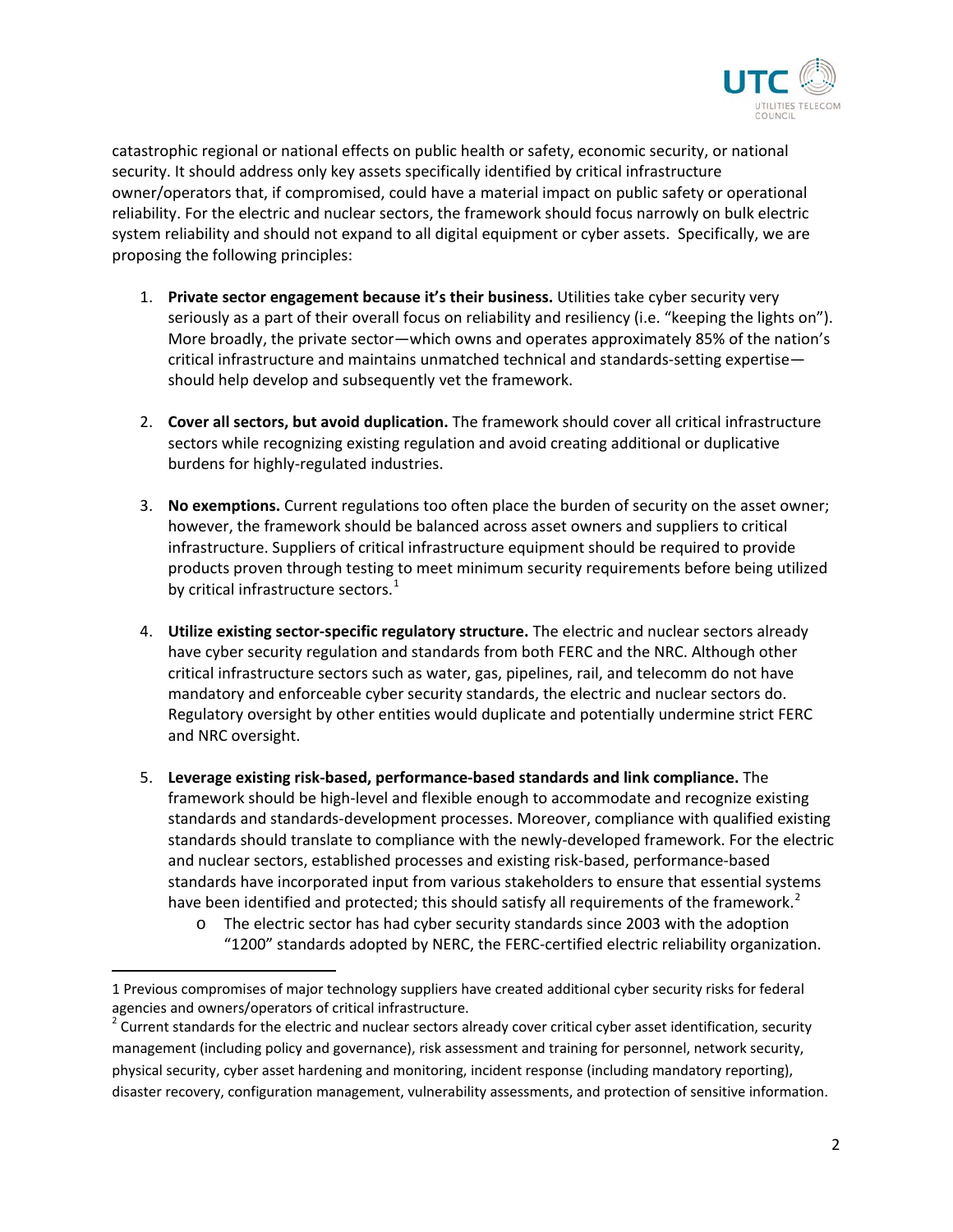

These standards formed the basis of the NERC Critical Infrastructure Protection (CIP) standards that became mandatory and enforceable under FERC's authority in 2006.

- o The NRC issued a cybersecurity rule 10 CFR 73.54 in 2009 and accompanying Regulatory Guide in 2010 affecting all nuclear power reactor licensees. The regulation requires licensees to submit a comprehensive cyber security plan and an implementation timeline for NRC approval.
- 6. **Include only essential systems.** The framework should focus efforts on systems that owners/operators determine to be essential because of their closeness to and understanding of risks associated with the cyber environments in which their systems operate. Any standards governing critical infrastructure companies should regulate only those systems essential to operational reliability or safety as designated by the owner/operator. For the electric and nuclear sectors, these designations already are stipulated in the North American Electric Reliability Council (NERC) Critical Infrastructure Protection (CIP) standards and Nuclear Regulatory Commission (NRC) 10 Code of Federal Regulation (CFR) 73.54.
- 7. **Consider cost-benefit analysis.** Because the framework cannot eliminate all cyber security risks, preparation and response capabilities are equally important. The framework needs to provide critical infrastructure industries cost recovery opportunities and also consider cost/benefit for the customer. Because prescriptive, cross-sector standards may prove too costly or inefficient, owner/operators need the flexibility to (1) develop customized, layered defenses that prioritize and isolate key assets and/or (2) enhance recovery and response capabilities.
- 8. **Preserve and build upon existing private-public partnerships.** The framework should encourage enhanced cooperation between government and industry. Department of Homeland Security (DHS) and sector-specific agencies have been working with the private sector for more than a decade to improve information-sharing, operational resiliency, and emergency response capabilities of critical infrastructure industries. For example, DHS in 2009 developed the Private Sector Preparedness program (PS-Prep), which is a voluntary certification program encouraging conformance to consensus-based preparedness standards and best practices. Separately, the electric sector partners with DHS, the Department of Energy (DOE), and the Federal Energy Regulatory Commission (FERC) to protect infrastructure through the Electricity Sector Information Sharing and Analysis Center (ES-ISAC) which shares threat information with voluntary industry participants.
- 9. **Provide liability protection for participants.** The framework should offer incentives for voluntary adopters such as liability protection for private sector entities that comply with the framework and cooperate with federal agencies to enhance the security of the nation's critical infrastructure.

#### **1.3 Structure of this Response**

UTC has organized this response to provide information related to the questions asked by the NIST Cybersecurity Framework RFI. Each subsequent section provides the specific questions relevant to the section upfront. Not all of the questions are addressed in this response as described in Section 6.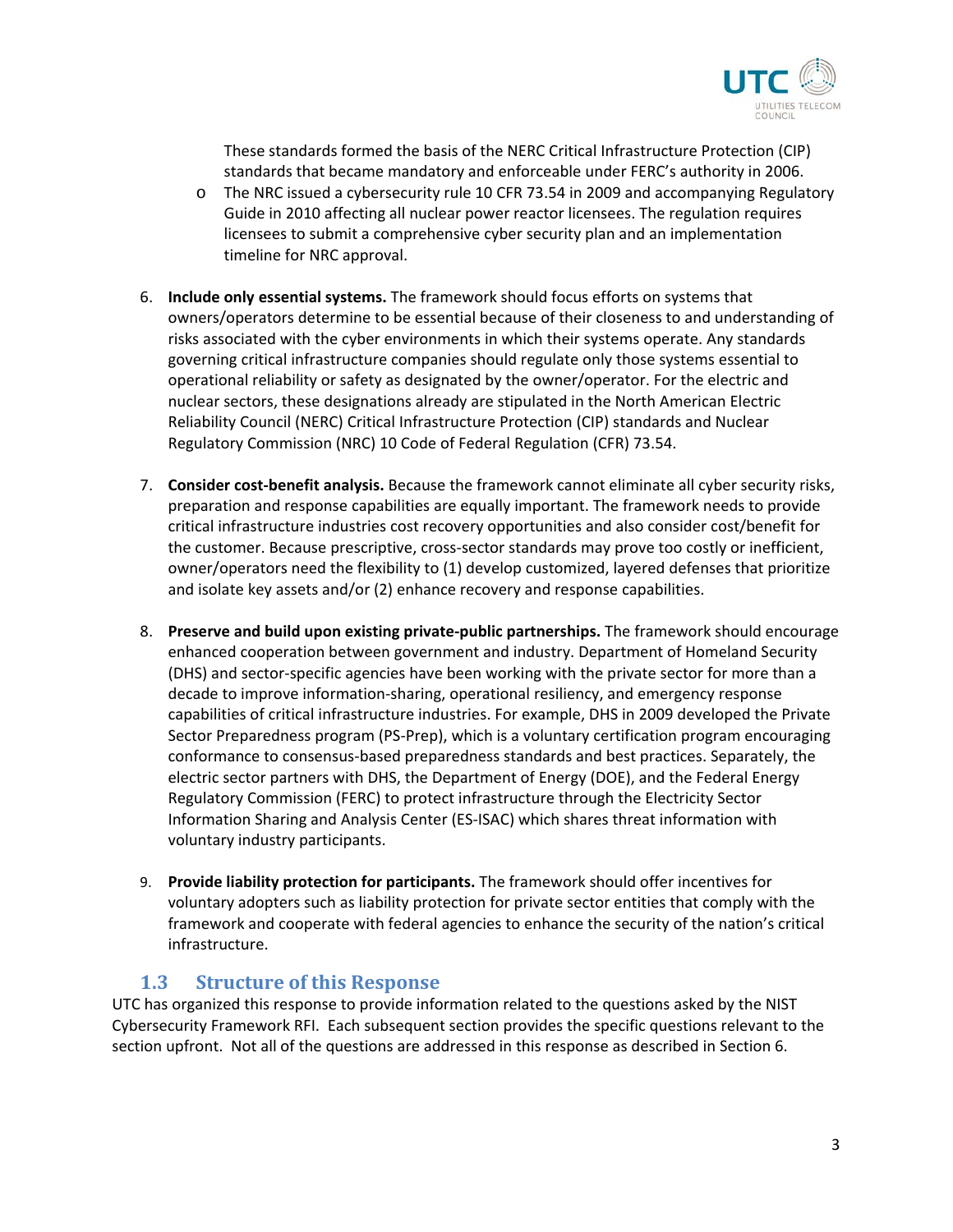

## **2. Critical Infrastructure Cybersecurity Challenges**

This section addresses the following RFI questions (RM stands for Current Risk Management Practices questions in the RFI, FR stands for Use of Frameworks, Standards, Guidelines, and Best Practices):

| ID     | <b>Question</b>                                                                                                 |
|--------|-----------------------------------------------------------------------------------------------------------------|
| $RM-1$ | What do organizations see as the greatest challenges in improving cybersecurity practices across critical       |
|        | infrastructure?                                                                                                 |
| $RM-2$ | What do organizations see as the greatest challenges in developing a cross-sector standards-based Framework for |
|        | critical infrastructure?                                                                                        |
| FR-9   | What other outreach efforts would be helpful?                                                                   |

Over the recent past, the utilities sector has made remarkable progress in cybersecurity. Several significant challenges need to be overcome to ensure that this progress continues. During UTC's informal survey, UTC members identified five challenges that applied across the utilities sector and across utility ownership types, including investor-owned utilities (IOU), cooperatives, and municipallyowned utilities. These challenges include:

- 1. **Information Sharing: UTC believes that a robust legal framework is needed to share threats and vulnerabilities information both among utilities and between utilities and the Federal Government, such as providing appropriate liability protections to the critical infrastructure entities.** We welcome the expansion of the Enhanced Cybersecurity Services (ECS) program and the expedited process for granting clearances for cybersecurity practitioners within critical infrastructure industries, as stated by Executive Order (EO) 13636. While these and other initiatives described in the EO will help the situation, regulatory and legal barriers remain that effectively dis-incentivize utilities from sharing cybersecurity threat and vulnerability information. Currently, utilities hesitate to share cybersecurity threat and vulnerability information with each other and with the government, due to concerns about having to release this information to the general public once it is shared informally; the possibility that the information may be subject to non-disclosure agreements with the vendors and therefore being unable to share product-specific vulnerabilities; and due to the overall reputational risk of acknowledging a cybersecurity issue.
- 2. **Building Cultural and Community Awareness: UTC believes that efforts to implement the Cybersecurity Framework should include a substantial outreach component that speaks to audiences beyond utility technology practitioners. This outreach should especially include critical infrastructure organizations' boards and executives to facilitate change from the top of the organization.** Utilities have a well-established safety culture that permeates their organizations. They are now working on making cybersecurity a similarly understood property. Outside of utility technology professionals (including those working in information security/information assurance/cybersecurity, information technology [IT), and telecommunications fields), the broader utility community is working on and could use further support expanding awareness of the current cybersecurity threat environment and appropriate processes and techniques that can be applied to reduce cybersecurity risks throughout utility organizations.
- 3. **Architecture, Infrastructure, and Diverse Cyber Practices: UTC believes that the Cybersecurity Framework should be flexible and scalable to accommodate organizations of different sizes,**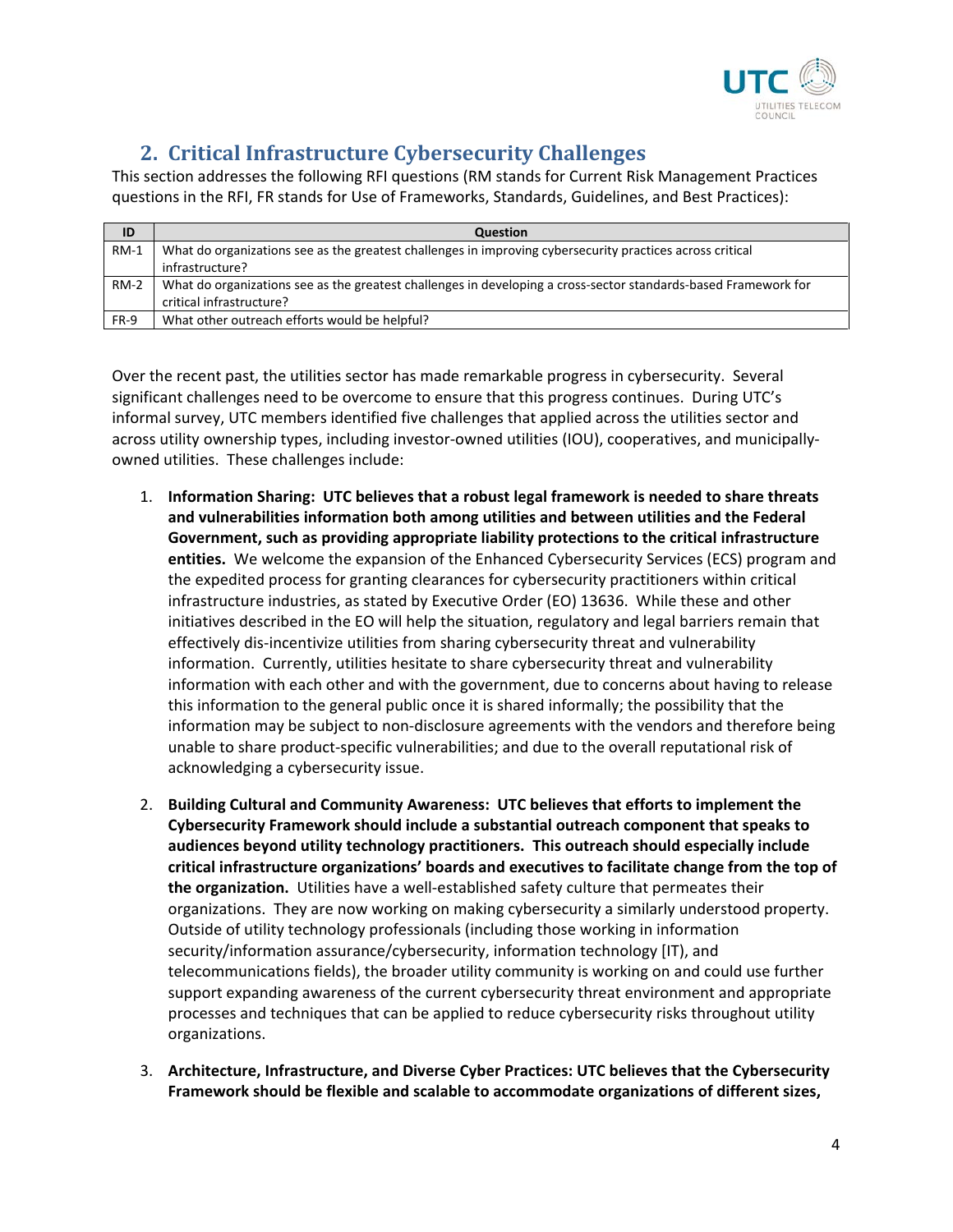

**maturity of cybersecurity practices, and diverse IT architectures.** IT and network infrastructure and architecture vary greatly among utilities, creating a challenge for generalizing detailed risk management actions. Cybersecurity practices vary widely across different utilities, based on the size of the company and the availability of resources.

- **4. Secure Information and Communication Technology (ICT) Products: UTC believes that Cybersecurity Framework should appropriately balance the responsibility for secure ICT in the utilities space between asset owners/operators and their ICT suppliers. This guidance should include establishing and articulating a set of applicable security requirements and an approach for monitoring adherence to these requirements. Conformity assessments provide a useful tool for achieving this objective.** Utilities depend on their ICT vendors to implement a number of cybersecurity controls that could be effective in reducing cybersecurity risks. ICT vendors who have been operating in the general IT space and whose technologies have been subjected to cybersecurity threats originating from the Internet for the past 10-20 years have instituted a number of cybersecurity processes and controls that improved the robustness of those technologies. A number of vendors that have been providing ICT products to the utilities market have not implemented cybersecurity processes and controls with the same uniformity as the IT vendors. While the situation is improving, utilities are currently limited in their risk reduction efforts by the limited availability of products that fulfill both their business needs and their security requirements.
- **5. Utility-focused Cybersecurity Workforce: UTC believes that a government-led campaign (similar to the one for general cybersecurity practitioners) is needed, including new educational degrees or concentrations/certificates, incentives for entering careers in the field of utility cybersecurity, and changes to college curricula to increase general awareness among technology professionals.** UTC applauds the US government efforts in establishing National Centers of Academic Excellence in Information Assurance Education (CAE/IAE) as well as the National Initiative for Cybersecurity Education (NICE). These efforts are currently creating the underpinnings of a cybersecurity workforce for the future. Like the current shortage of general cybersecurity experts, there is a shortage of qualified cybersecurity experts that have expertise in utility networks. Utilities are experiencing both a shortage of senior talent that can advocate cybersecurity priorities to company executives, and a shortage of qualified cybersecurity talent that can implement the necessary practices within the operational environment. There are simply not enough qualified cybersecurity professionals who have experience in the utilities sector.

**Finally, any development of the Cybersecurity Framework should take into account the practical limits of human ability to absorb information and to act on multiple simultaneous fronts.** All of the UTC members we have spoken with were simultaneously pleased by and frustrated with the amount of cybersecurity-related information available for their use and the number of working groups (over 60) currently operating in the utilities cybersecurity space. While the information and the working groups are extremely useful, the current workforce shortage results in these individuals' inability to study all of the available material and participate in all the groups. Great quantities of information and resources are not being used because of information overload. Prioritizing the framework will be critical to its success.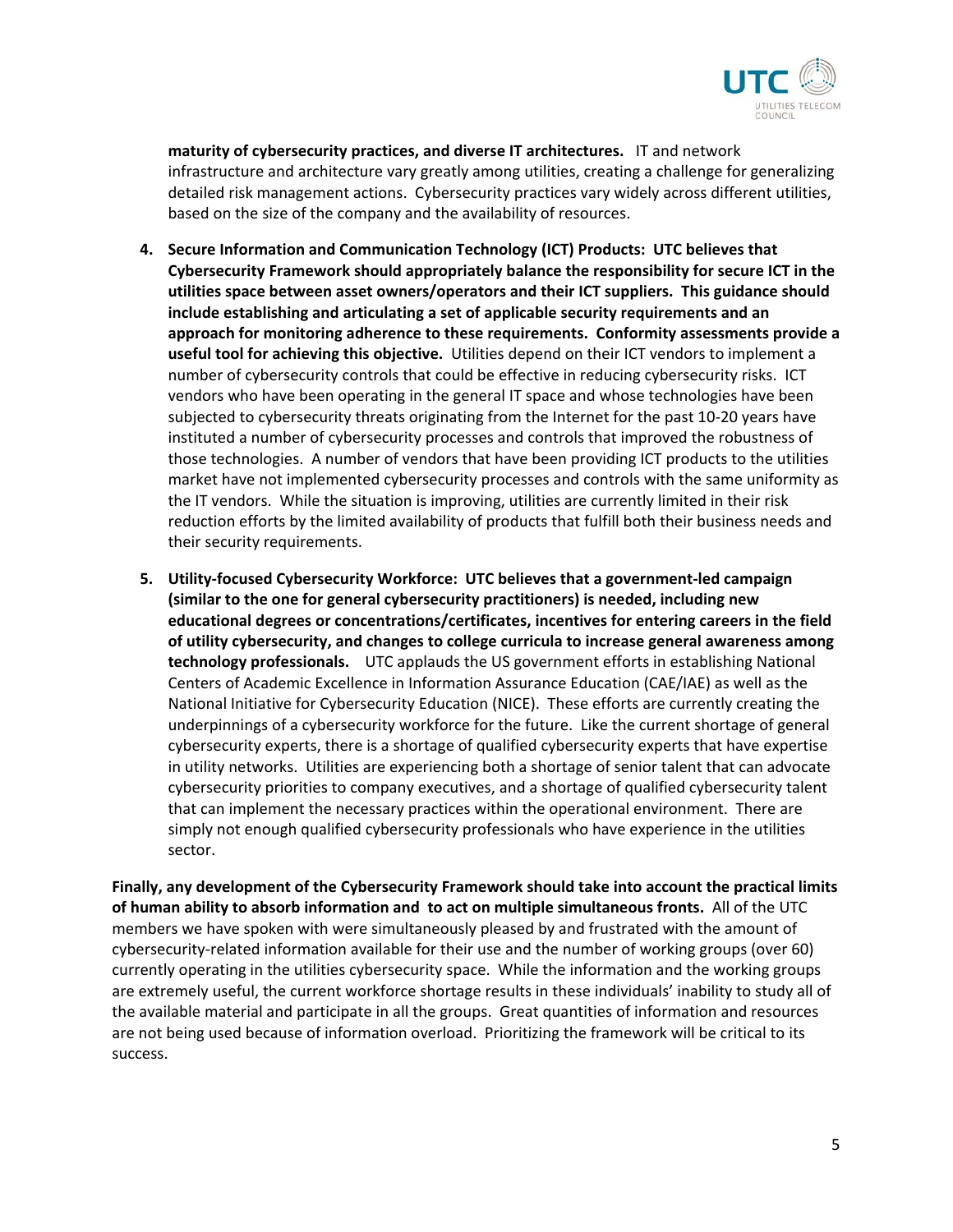

# **3. Utilities Cybersecurity Summary**

This section addresses the following RFI questions (RM stands for Current Risk Management Practices questions in the RFI):

| ID          | Question                                                                                                               |
|-------------|------------------------------------------------------------------------------------------------------------------------|
| $RM-3$      | Describe your organization's policies and procedures governing risk generally and cybersecurity risk specifically. How |
|             | does senior management communicate and oversee these policies and procedures?                                          |
| $RM-4$      | Where do organizations locate their cybersecurity risk management program/office?                                      |
| <b>RM-5</b> | How do organizations define and assess risk generally and cybersecurity risk specifically?                             |
| <b>RM-6</b> | To what extent is cybersecurity risk incorporated into organizations' overarching enterprise risk management?          |

A number of UTC members have initiated collaborative interaction to discuss cybersecurity among the technology professionals within their organizations. This has occurred regardless of the governance, organizational design, and reporting structure. This interaction ranges from semi-annual meetings to monthly meetings and, in the most frequent cases, includes management-level and practitioner-level interaction. This interaction ensures that cybersecurity is addressed by the involved utility technology practitioners, including IT/cybersecurity, operations, and telecommunications.

There is no single prevalent governance structure for cybersecurity among UTC members. Among those we visited, the organizational placement of utilities technology practitioners that have an impact on cybersecurity (IT/cybersecurity, operations, and telecommunications) varied. One utility had all three technology practitioner types reporting to the Chief Information Officer (CIO). Some utilities had three different departments in charge of these three different technology functions. Some utilities had a hybrid model where, for example, telecommunications and IT/cybersecurity were reporting to the same executive, while operations reported to a different executive. We also noticed that the role of Chief Information Security Officer (CISO) did not exist in every utility we visited. Most of the larger utilities had a CISO or a Director of IT/Risk/Security (or a similarly worded position) that in effect was performing the role of the CISO. In those utilities that had designated CISOs, the CISOs reported to the CIOs.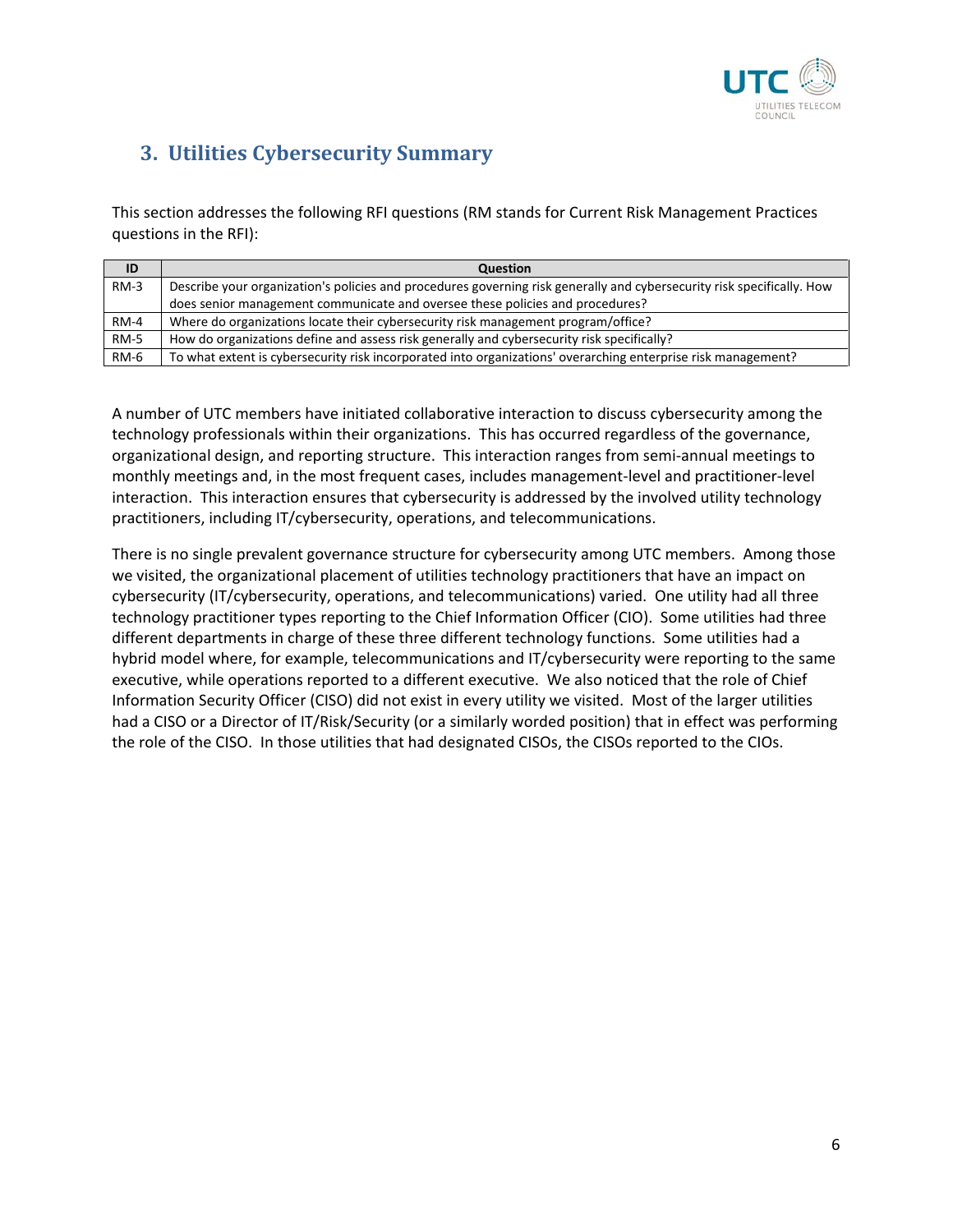

# **4. Cybersecurity Frameworks**

This section addresses the following RFI questions (RM stands for Current Risk Management Practices, FR stands for Use of Frameworks, Standards, Guidelines, and Best Practices) at a high level:

| ID           | Question                                                                                                                 |
|--------------|--------------------------------------------------------------------------------------------------------------------------|
| <b>RM-7</b>  | What standards, guidelines, best practices, and tools are organizations using to understand, measure, and manage         |
|              | risk at the management, operational, and technical levels?                                                               |
| <b>RM-8</b>  | What are the current regulatory reporting requirements in the United States (e.g. local, state, national, and other) for |
|              | organizations relating to cybersecurity?                                                                                 |
| <b>RM-10</b> | What performance goals do organizations adopt to ensure their ability to provide essential services while managing       |
|              | cybersecurity risk?                                                                                                      |
| RM-11        | If your organization is required to report to more than one regulatory body, what information does your organization     |
|              | report and what has been your organization's reporting experience?                                                       |
| <b>RM-12</b> | What role(s) do or should national/international standards and organizations that develop national/international         |
|              | standards play in critical infrastructure cybersecurity conformity assessment?                                           |
| $FR-1$       | What additional approaches already exist?                                                                                |
| $FR-2$       | Which of these approaches apply across sectors?                                                                          |
| $FR-3$       | Which organizations use these approaches?                                                                                |
| $FR-4$       | What, if any, are the limitations of using such approaches?                                                              |
| FR-5         | What, if any, modifications could make these approaches more useful?                                                     |
| FR-6         | How do these approaches take into account sector-specific needs?                                                         |
| <b>FR-7</b>  | When using an existing framework, should there be a related sector-specific standards development process or             |
|              | voluntary program?                                                                                                       |
| FR-8         | What can the role of sector-specific agencies and related sector coordinating councils be in developing and promoting    |
|              | the use of these approaches?                                                                                             |

The cybersecurity community has produced a rich variety of general and critical infrastructure-specific cybersecurity frameworks. Most of them contain common elements, including a continuous improvement process that consists of a risk assessment, determination of risk treatments and control selection and tailoring, implementation of controls, monitoring of controls, and improvement based on monitoring. These frameworks also provide security control catalogs of a variety of levels of detail. The NIST suite of standards and guidelines and the International Organization for Standardization/International Electrotechnical Commission (ISO/IEC) 27000, *Information Security Management System*, frameworks are two examples of such frameworks that can be applied across all critical infrastructure sectors. Other frameworks specific to the utilities industry, such as NIST Interagency Report (IR) 7628, *Guidelines for Smart Grid Cybersecurity*, Energy Sector Cybersecurity Capability Maturity Model (ES-C2M2), and IEC 62443/Industrial Society for Automation (ISA) 99 series of standards for industrial automation and control system security are either based on NIST or ISO frameworks or are harmonized with them. Subsequent sections provide further information on these linkages among generic and industry-specific frameworks.

Additionally, some frameworks do not provide a process for conducting a risk assessment because the authors have already conducted a general risks assessment and created a resulting control set based on that risk assessment. The Top 20 Critical Controls<sup>[3](#page-6-0)</sup> are an example of a framework that assumes a completed risk assessment and recommends controls based on that risk assessment.

<span id="page-6-0"></span><sup>&</sup>lt;sup>3</sup> http://www.sans.org/critical-security-controls/guidelines.php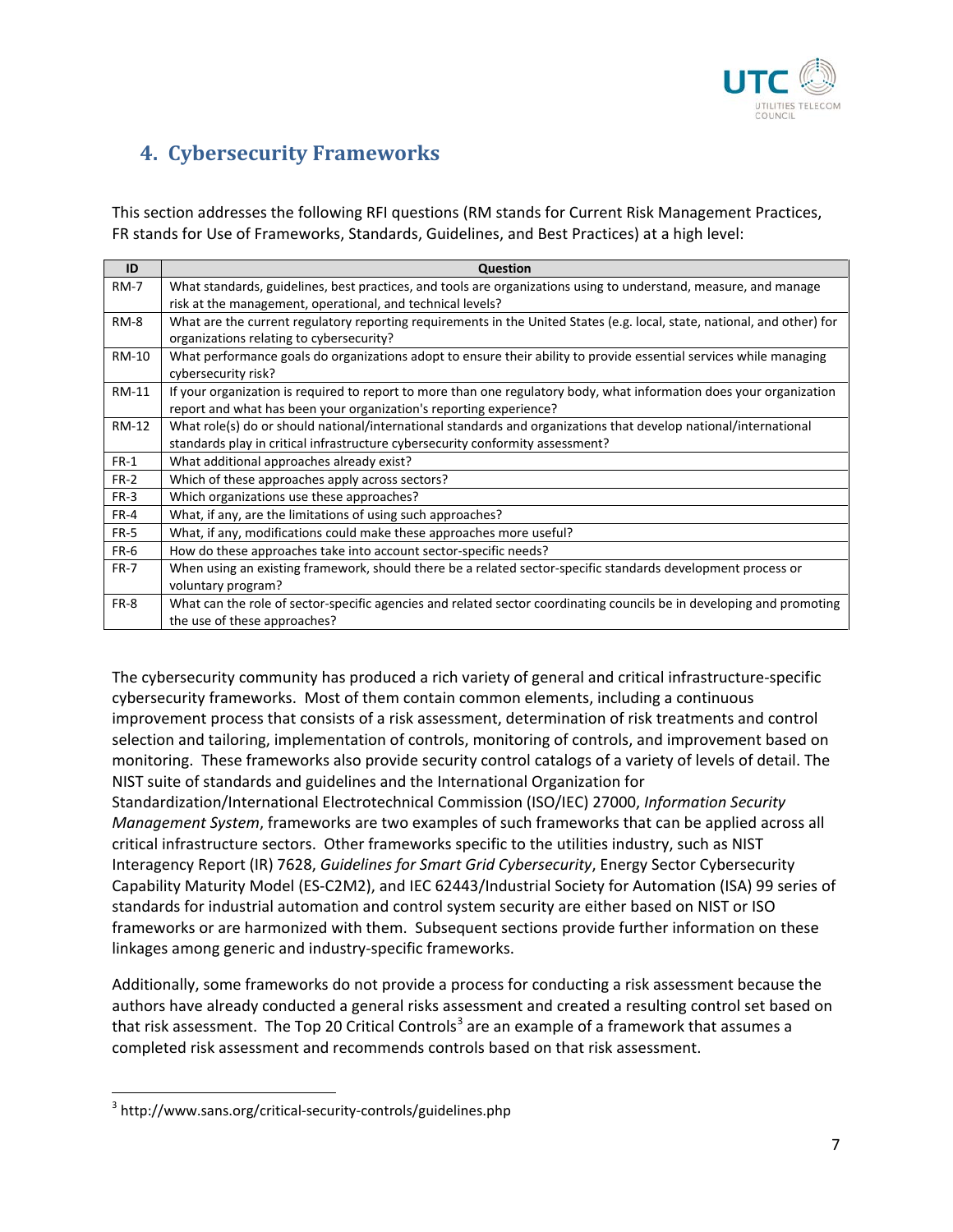

## **4.1 General Cybersecurity Frameworks**

Many UTC members use NIST and ISO frameworks as the basis for their controls catalog (NIST Special Publication [SP] 800-53, *Security and Privacy Controls for Federal Information Systems and Organizations[4](#page-7-0)* , and ISO/IEC 27002, *Code of Practice for Information Security Management*) and for their enterprise cybersecurity risk management framework (ISO/IEC 27001, *Information Security Management System Requirements*) to determine what processes and controls to implement. Utilities use NIST and ISO frameworks as best practices because they are not required to implement them.

#### **4.1.1 Frameworks Overview and Comparison**

Each of the two frameworks provides processes that include risk assessment, controls selection, controls implementation, controls and process monitoring and improvement. The controls catalogs within these frameworks are at differing levels of detail due to the different audience that these frameworks target:

- NIST SP 800-53 controls are detailed and specific because they originated from a system-based approach where controls are applied to specific systems
- ISO/IEC 27002 controls are high level and are meant to remain at the "management" level because they originated from an enterprise-based approach where it is up to the enterprise to determine how to implement the controls.

The NIST Risk Management Framework, depicted in Figure 1, coupled with the overall Risk Management Process and Risk Management Hierarchy, described in NIST SP 800-39 provide the overall "Framework" for cybersecurity that can be generalized and then adopted for the critical infrastructure. Also depicted in Figure 1 is ISO/IEC 27001, Information Security Management System that provides a similar framework but with less detail, due to the need for an ISO standard to be scalable to different organizational sizes and applicable across the globe in multiple legal and regulatory regimes.



**Figure 1. NIST Risk Management Framework and ISO/IEC 27001 Framework**

<span id="page-7-0"></span> $4$  UTC members use prior versions of NIST SP 800-53 but are likely to transition to the new controls catalog in the future.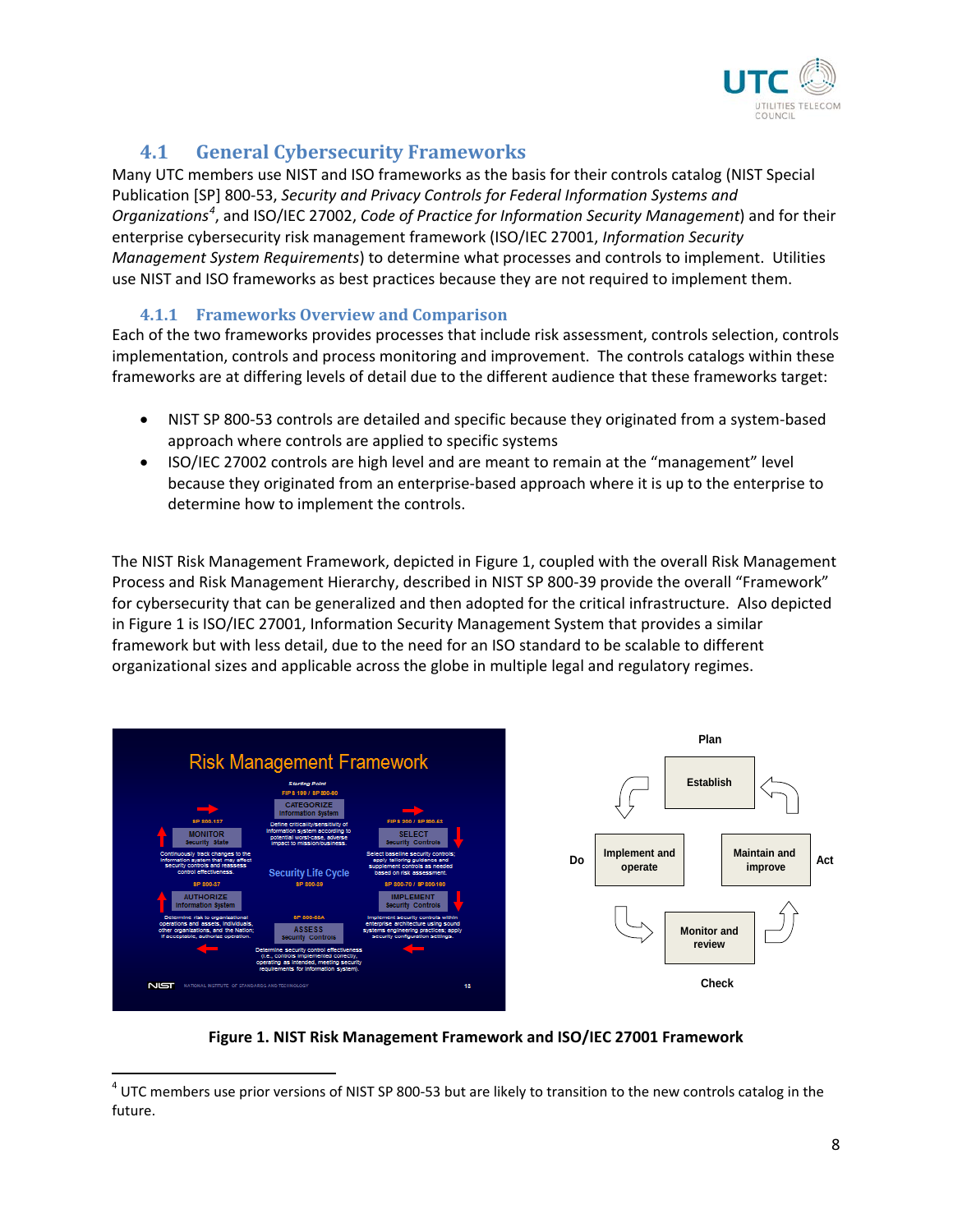

ISO/IEC 27001 framework steps are:

- Plan (establish the ISMS) Establish ISMS policy, objectives, processes and procedures relevant to managing risk and improving information security to deliver results in accordance with an organization's overall policies and objectives.
- Do (implement and operate the ISMS) Implement and operate the ISMS policy, controls, processes and procedures.
- Check (monitor and review the ISMS) Assess and, where applicable, measure process performance against ISMS policy, objectives and practical experience and report the results to management for review.
- Act (maintain and improve the ISMS) Take corrective and preventive actions, based on the results of the internal ISMS audit and management review or other relevant information, to achieve continual improvement of the ISMS.<sup>[5](#page-8-0)</sup>

NIST and ISO frameworks were developed and codified over the last 10-15 years. Both frameworks are augmented by numerous other standards that provide guidance on how to implement the processes and the controls described in the frameworks. The following are some examples of such documents:

- Conduct a risk assessment for each of the frameworks NIST SP 800-30, *Guide for Conducting*
- *Risk Assessments,* and ISO/IEC 27005, *Information Security Risk Management*
- Measure effectiveness of processes and controls for each of the frameworks NIST SP 800-55, *Performance Measurement Guide for Information Security,* and ISO/IEC 27004, *Information Security Management – Measurement*
- Implement individual controls for each of the frameworks NIST SPs about access controls and ISO/IEC standards on network security, applications security, etc.

The ISO/IEC suite of information security standards also includes a substantial number of standards addressing identity management and privacy techniques.<sup>[6](#page-8-1)</sup>

#### **4.1.2 Limitations and Potential Modifications**

NIST and ISO frameworks are inherently high level because they have to apply to a broad set of organizations. NIST standards and guidelines have to provide guidance at the right level to apply to the entire Federal agency community, in some cases including Department of Defense and the Intelligence Community. ISO/IEC standards have to provide guidance at the right level to apply globally, to large and small organizations, multiple industries, and a variety of legal and regulatory regimes.

However, the fact that these frameworks are high-level enables them to be adjusted to various contexts, including sector-specific contexts. Within the frameworks themselves, the risk assessment process provides for selecting only relevant controls. The ISO framework goes further in explicitly allowing deviation from the ISO controls catalog and development or tailoring of non-ISO controls to sectorspecific sector needs, as long as this deviation is explained and documented.

<span id="page-8-0"></span><sup>&</sup>lt;sup>5</sup> ISO/IEC 27001, Information Security Management System – Requirements 6 ISO/IEC standards that address cybersecurity and privacy techniques can be found at

<span id="page-8-1"></span>[http://www.iso.org/iso/home/store/catalogue\\_tc/catalogue\\_tc\\_browse.htm?commid=45306&development=on.](http://www.iso.org/iso/home/store/catalogue_tc/catalogue_tc_browse.htm?commid=45306&development=on) Most of these standards are applicable cross-sector and are not specific to any one sector.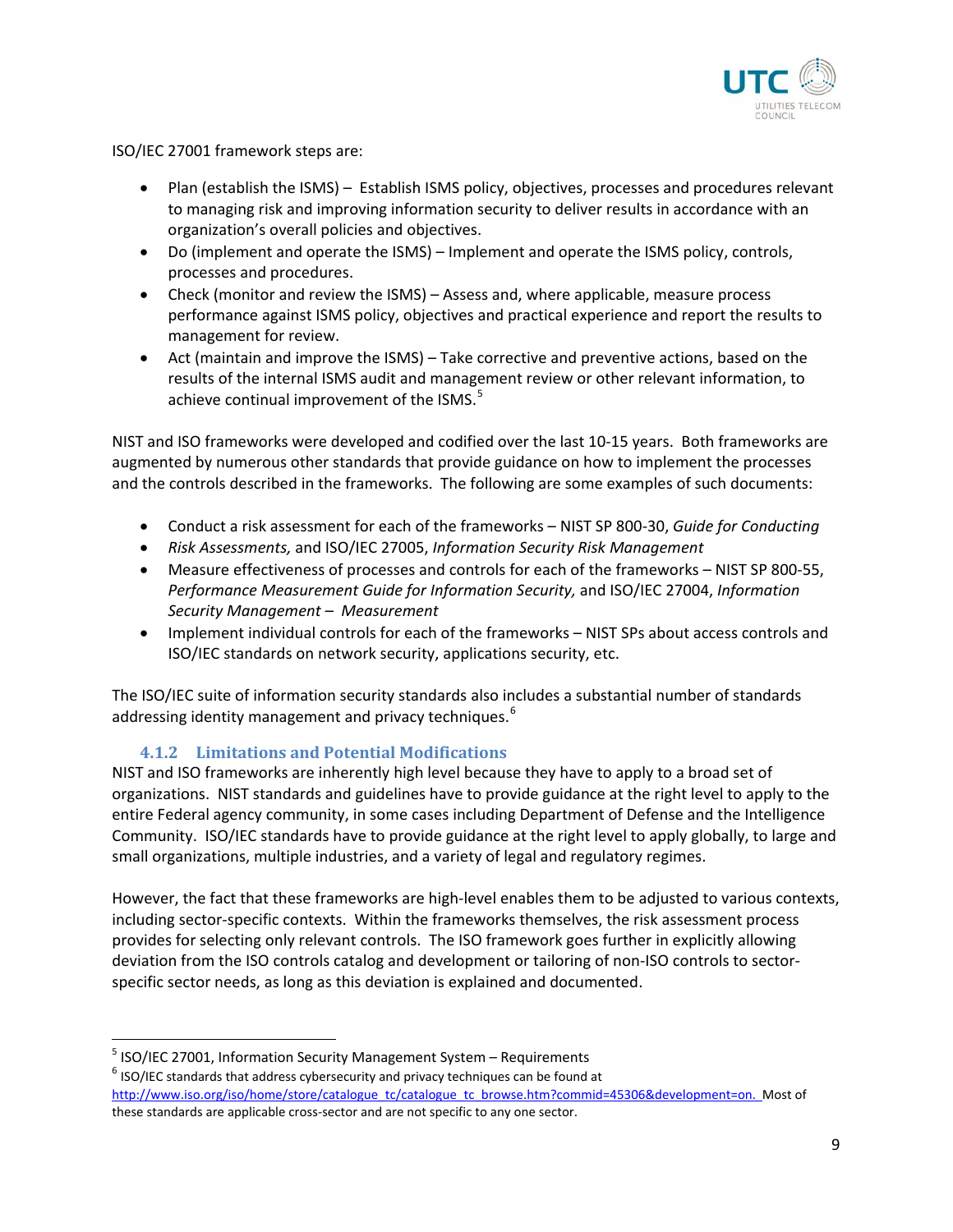

However, any modifications to provide greater detail in either framework will be counterproductive for a variety of reasons, including but not limited to:

- Being impractical for an organization that uses more advanced techniques that are not prescribed by the framework and therefore stifle innovation and improvement of cybersecurity, e.g., if the framework specifies the use of manual testing and omits the use of automated testing, this may restrict more advanced automated testing.
- Excluding organizations that implement practices differently but achieve the same results, e.g., if the framework requires annual training of users and omits daily user updates in place of annual training, this may restrict a more effective method of training.
- Excluding sectors that for operational reasons cannot apply certain controls, e.g., utilities find acquiring certain types of telecommunications equipment that provides for individual user authentication a challenge due to the existence of few available solutions with that feature set. If the framework does not provide for exceptions use of this technology, the organization will be non-compliant with the framework.

#### **UTC believes that the Cybersecurity Framework should remain general and not prescriptive to allow for the different size, scale, and maturity of user organizations.**

#### **4.1.3 Sector-Specific Use of NIST and ISO Frameworks**

Both NIST and ISO approaches already provide for the adaptation and tailoring of the control sets to sector-specific needs:

- NIST SP 800-53 Rev4 introduces a concept of overlays that can be used to adapt the NIST control set to the sector-specific context.
- ISO/IEC 27001 allows for use of a variety of control sets as long as that decision is documented. Furthermore, the committee that develops the ISO/IEC 27001 standard and other standards that support ISO/IEC 27001 has a process for creating sector-specific controls that has been implemented in ISO/IEC 27011, *Information security management guidelines for telecommunications organizations based on ISO/IEC 27002.* This process is also currently being implemented to develop ISO/IEC 27017, *Guidelines on information security controls for the use of cloud computing services based on ISO/IEC 27002.*

**UTC believes that both frameworks can be used to address sector-specific needs by creating extensions of generic controls catalogs to address sector-specific needs and provide more detailed and applicable guidance that can be implemented within individual sector environments.** 

## **4.2 Sector-Specific Cybersecurity Frameworks**

UTC members use several sector-specific frameworks to augment the general information security frameworks described in Section 3.1, including:

- NERC CIP which some of the utilities are required to implement
- NIST 7628
- ES-C2M2
- IEC 62443/ISA99.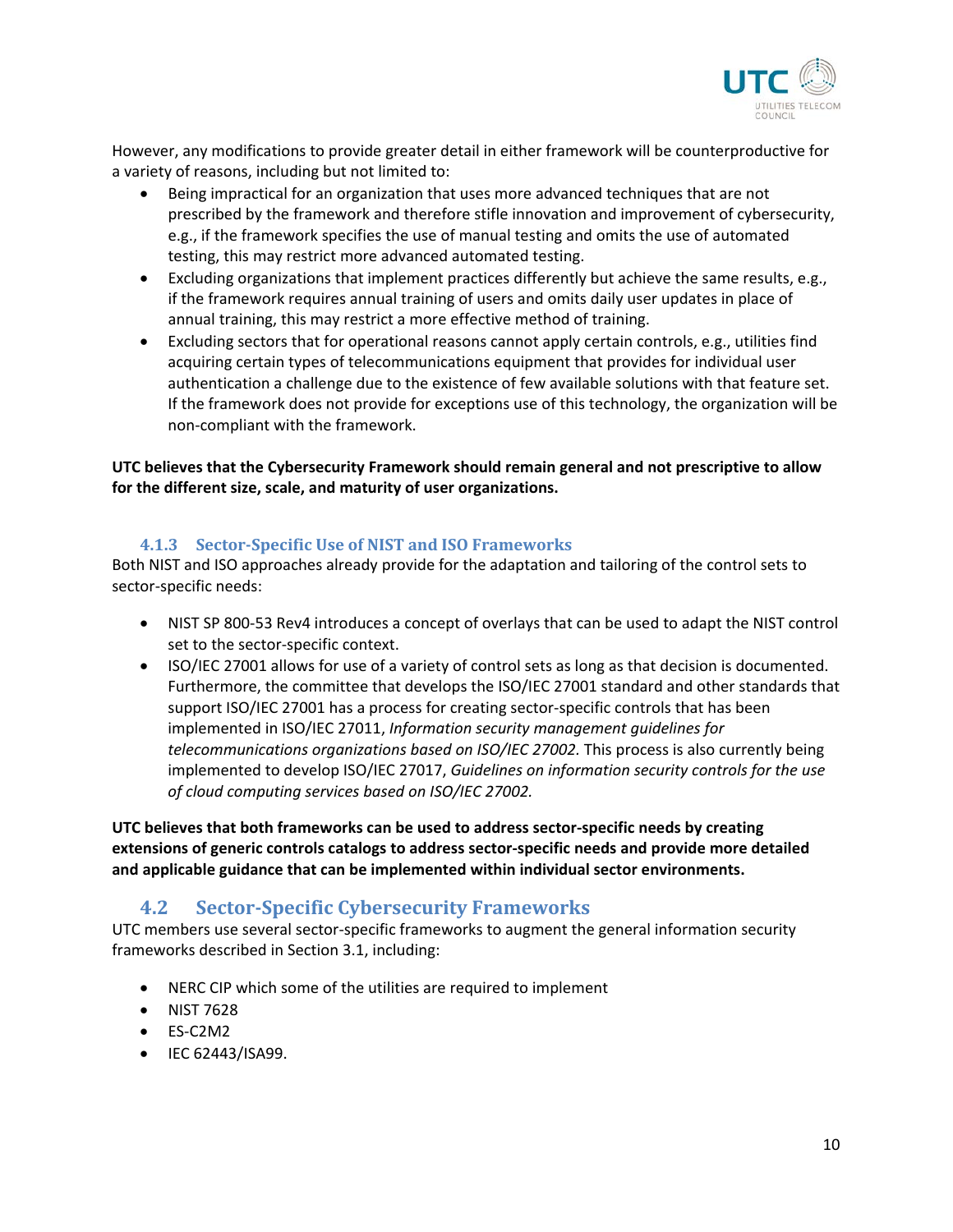

#### **4.2.1 NERC CIP**

 $\overline{a}$ 

Utilities are subject to mandatory cybersecurity requirements that apply to the bulk electric system, which includes all facilities operated at or above 100 kV.<sup>[7](#page-10-0)</sup> These requirements are developed and adopted through the North American Electric Reliability Corporation (NERC). The NERC critical infrastructure protection (CIP) standards have been in place for years, but were made mandatory in accordance with the provisions of the Energy Policy Act of 2005 (EPACT 2005). Under these provisions, FERC is authorized to review and adopt the CIP standards that are adopted by NERC. $^8$  $^8$  FERC does not have authority to develop cybersecurity standards itself; it may only approve or reject the standards that are developed by NERC. Utility compliance with the mandatory NERC CIP standards is audited by NERC auditors, and utilities are subject to fines and penalties of up to \$1 million per day/per violation.

The NERC CIP standards have gone through several versions of development. The initial CIP standards were approved in part by FERC in 2008. $^9$  $^9$  In approving the initial CIP standards, FERC directed NERC to implement additional recommendations by FERC to improve the standards. NERC has been working towards implementing the remaining recommendations under FERC Order 706, culminating in the most recent version of NERC CIP. NERC CIP version 5 implements all of the remaining recommendations by FERC in FERC Order 706.

The current status of NERC CIP is that version 4 has been adopted by FERC,  $^{10}$  $^{10}$  $^{10}$  and version 5 has been approved by NERC and has been submitted to FERC for approval.<sup>11</sup> NERC CIP version 4 are scheduled to take effect on April 1, 2014, but may be superseded by NERC CIP version 5 if it is adopted by FERC before version 4 goes into effect.<sup>[12](#page-10-5)</sup> NERC CIP version 5 builds on the brightline standards of version 4 by categorizing cyber assets that represent a high, medium or low risk to the bulk electric system (BES), thus providing utilities the flexibility to apply cyber security requirements appropriately according to the risk to the BES.<sup>[13](#page-10-6)</sup> Hence, "the intent is to change the basis of a violation in those Requirements so that

<span id="page-10-4"></span>

<span id="page-10-0"></span><sup>&</sup>lt;sup>7</sup> Revisions to Electric Reliability Organization Definition of Bulk Electric System and Rules of Procedure, Final Rule, Docket Nos. RM12-6-000 and RM12-7-000; Order No. 773, 141 FERC ¶ 61,236[, http://www.ferc.gov/whats-new/comm-](http://www.ferc.gov/whats-new/comm-meet/2012/122012/E-5.pdf)

<span id="page-10-1"></span>[meet/2012/122012/E-5.pdf.](http://www.ferc.gov/whats-new/comm-meet/2012/122012/E-5.pdf)<br><sup>8</sup> NERC was appointed as the Electric Reliability Organization (ERO) by FERC, under the provisions of the EPACT 2005, which

<span id="page-10-2"></span>directs the FERC to appoint the ISO to develop and adopt the reliability standards.<br><sup>9</sup> Mandatory Reliability Standards for Critical Infrastructure Protection, Docket No. RM06-22-000, Order No. 760, 122 FERC P 61040 (2008).

<span id="page-10-3"></span><sup>&</sup>lt;sup>10</sup> Version 4 Critical Infrastructure Protection Standards, Docket No. RM11-11-000, Order No. 761, 139 FERC P. 61058 at ¶¶79, 110-111 (2012).<br><sup>11</sup> [http://www.nerc.com/files/Final\\_Petition\\_CIP\\_V5\\_01-31-13%20and%20Exhibits%20A-E.pdf](http://www.nerc.com/files/Final_Petition_CIP_V5_01-31-13%20and%20Exhibits%20A-E.pdf)<br><sup>12</sup> Note that the Version 5 Implementation Plan states that version 5 will replace version 4 once version 5 goes to

<span id="page-10-5"></span>Implementation Plan for Version 5 CIP Cybersecurity Standards at 2, *visited at* 

<span id="page-10-6"></span>[http://www.nerc.com/docs/standards/sar/Implementation\\_Plan\\_clean\\_4\\_%282012-1024-1352%29.pdf](http://www.nerc.com/docs/standards/sar/Implementation_Plan_clean_4_%282012-1024-1352%29.pdf)<br><sup>13</sup> The new definition of BES cyber assets 1) enables for the grouping of critical cyber assets together such that the system may be protected as a whole instead of requiring each component to comply; and 2) provides a convenient level at which a Responsible Entity (RE) can organize their documented implementation of the requirements and compliance evidence. CIP version 5 leaves it up to the Responsible Entity to determine the appropriate level of granularity when determining a particular BES cyber system. "Defining the boundary too tightly may result in redundant paperwork and authorizations, while defining the boundary too broadly could make the secure operation of the BES Cyber System difficult to monitor and assess." CIP-002-5 — Cyber Security — BES Cyber System Categorization at 5, visited at [http://www.nerc.com/files/CIP-002-5.pdf.](http://www.nerc.com/files/CIP-002-5.pdf)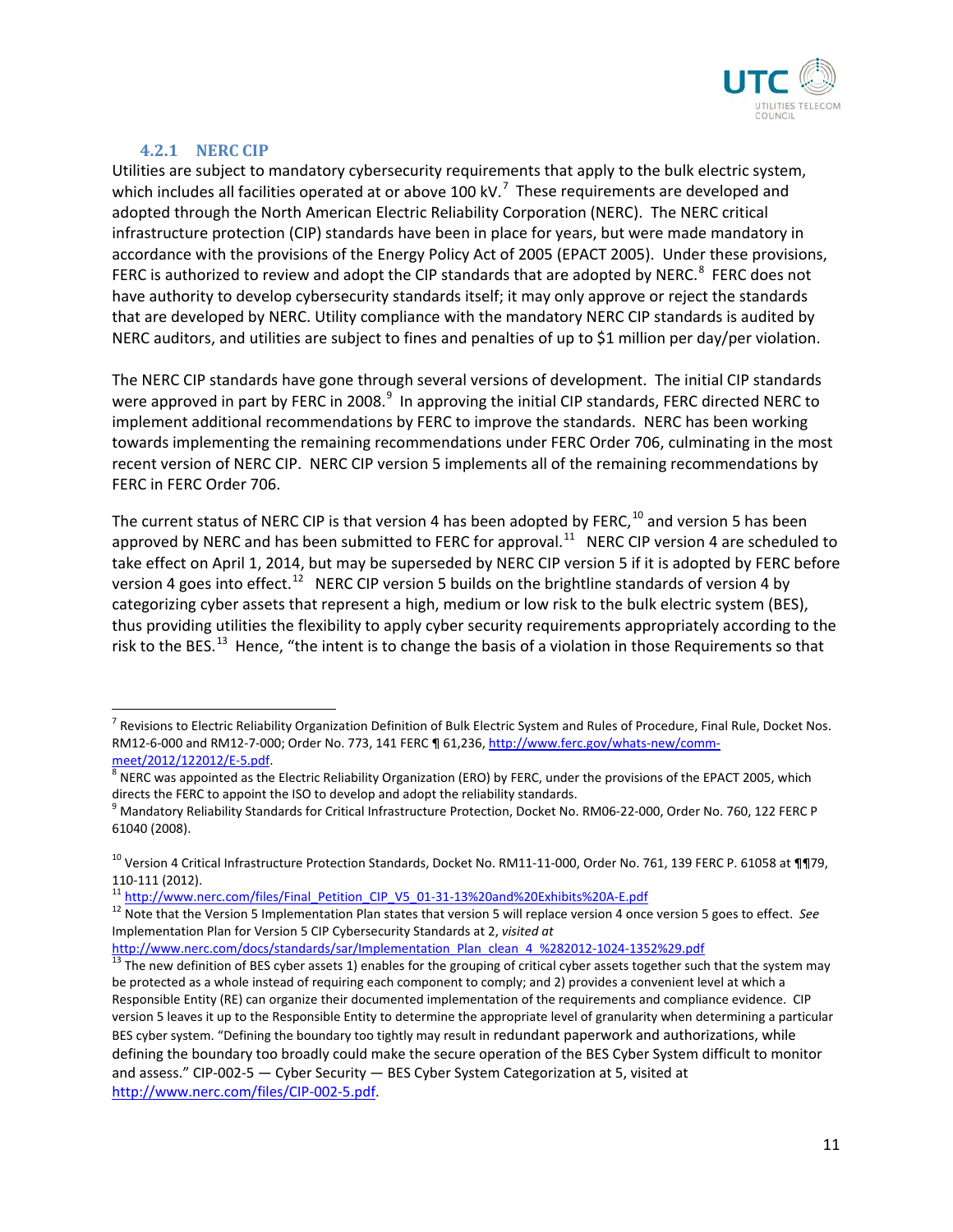

they are not focused on whether there is a deficiency, but on identifying, assessing, and correcting deficiencies."[14](#page-11-0)

#### **4.2.2 NISTIR 7628**

NISTIR 7628 is an important best practice document that applies to smart grid. Many UTC members use it to inform their smart grid implementation and have provided positive feedback about its impact. NISTIR 7628 draws extensively on other NIST standards and guidelines including NIST SP 800-53. Specifically, it provides a controls catalog based on NIST SP 800-53.

#### **4.2.3 ES-C2M2**

ES-C2M2 is an important framework that was developed by a public-private partnership led by the Department of Energy. Many UTC members use ES-C2M2 for internal process assessments and have provided positive feedback about its impact.

ES-C2M2 lists seven foundational resources, two of which are NIST IR 7628 and Carnegie Mellon Computer Emergency Response Team (CERT) Resilience Management Model (RMM). NISTIR 7628 includes a controls catalog for smart grid security based on NIST SP 800-53. CERT RMM is based on a number of frameworks, including NIST and ISO/IEC 27000 frameworks. Much of the ES-C2M2 origin is to a large extent in NIST and ISO cybersecurity framework.

#### **4.2.4 IEC 62443/ISA99**

The IEC 62443 series focuses on Industrial Control Systems security. Many UTC members use these standards. These standards are developed by ISA99 committee and are then adopted by IEC Technical Committee (TC) 65. As far as harmonization with the general cybersecurity frameworks, IEC TC65 has a liaison relationship with ISO/IEC JTC1 SC27 that is chartered with the development of general information security standards and is responsible for ISO/IEC 27000 framework and supporting standards. IEC 62443-2-1 (Security Management System) is currently in the process of being harmonized with ISO/IEC 27001.

## **4.3 Conformity Assessments and Standards Development Organizations**

Conformity assessment is an important mechanism that helps demonstrate that specified requirements for a product, process, or system are fulfilled. Conformity assessments can help critical infrastructure organizations ascertain that:

- They have actually implemented the security requirements that they set out to implement and identify areas for improvement
- Their suppliers have implemented security requirements that have been articulated.

Standards Development Organizations (SDO) play an important role in developing consensus-based standards and guidelines. International SDOs also play an important role in providing consensus-based conformance assessment frameworks that are applicable globally. Critical infrastructure organizations and ICT vendors can use international conformity assessment approaches to negotiate and articulate security requirements and to monitor fulfillment of these requirements. Internationally-developed and globally-used conformity assessment approaches facilitate improvement in the cybersecurity posture of the global ICT and critical infrastructure which benefits national US interests.

<span id="page-11-0"></span><sup>14</sup> *Id.*  $\overline{\phantom{a}}$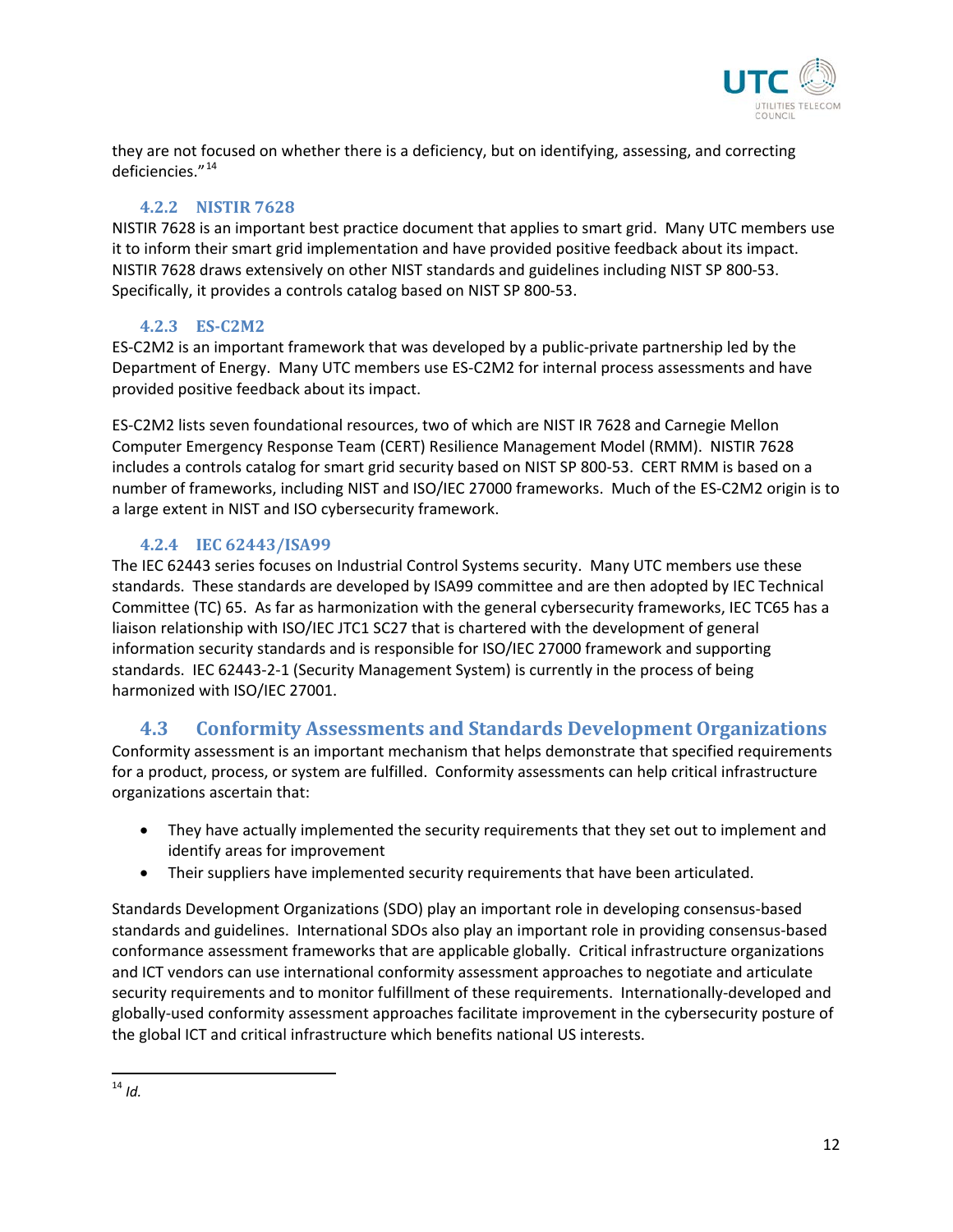

Of the frameworks discussed above, ISO/IEC 27001 conformance can be certified through a conformity assessment process. IEC TC65 is in the process of developing requirements for control systems suppliers in IEC 62443-2-4.

### **4.4 Performance Measurement**

Utilities are focused on providing reliable service in a safe manner. Reliability and safety are primary goals in the utilities space. In practice, tying cybersecurity indicators to these overall goals has proven challenging. While the challenge is real, a number of standards, guidelines, reports, and research efforts have emerged over the last 15 years that provide guidance on how to establish a cybersecurity measurement program. These guidelines, including NIST and ISO documents mentioned in Section 4, agree on a basic process for the development of cybersecurity measures, which is, while conceptually simple, challenging to execute.

Cybersecurity metrics/measures must be based on business or mission goals and objectives. Without being tied to the mission context of the organization it is challenging to make these metrics meaningful to provide actionable data for executive decision making. As the Cybersecurity Framework is developed and implemented, the first types of measures that will be available and feasible to collect will be those that will address the degree to which the Framework is implemented (NIST SP 800-55 calls these *implementation measures*). While these measures will not demonstrate whether the infrastructure is more effective because the Framework is implemented, they are necessary and cannot be bypassed to determine whether the Framework is effective in improving cybersecurity of the national critical infrastructure (NIST SP 800-55 calls these *effectiveness/efficiency measures*). Determining whether the Framework has accomplished its objective of improving cybersecurity of critical infrastructure will take time and will require substantial pieces and parts of the framework to be implemented, at least within some organizations. Determining impact (NIST SP 800-55 calls these *impact measures* while other measurement frameworks call these *outcome* measures) will also take time. Both efficiency/effectiveness and impact measures will require that the data about the results of Framework implementation to be available, normalized, and tied to the overall objectives of the Framework.<sup>[15](#page-12-0)</sup>

**UTC believes that is critical that the cybersecurity community manages its collective expectations with regards to implementing cybersecurity performance measures. Outreach efforts may be required to educate the community on the basics of cybersecurity measurement, including the natural maturing and progression that is required to gain the maximum benefit.**

## **4.5 Regulatory Reporting**

l

Utilities are subject to national, as well as state and local reporting requirements and guidelines related to cybersecurity. These include NERC CIP-008 (Incident Reporting and Response Planning) requirements;<sup>[16](#page-12-1)</sup> Department of Energy (Emergency Incident and Disturbance Report) requirements; and

<span id="page-12-0"></span><sup>&</sup>lt;sup>15</sup> In addition to NIST SP 800-55 Rev1 and ISO/IEC 27004, the following two documents provide information on security measurement process framework/model and maturity of security measurement, respectively: DHS, *Draft Practical Measurement Framework for Software Assurance and Information Security,* [https://buildsecurityin.us](https://buildsecurityin.us-cert.gov/swa/downloads/SwA_Measurement.pdf)[cert.gov/swa/downloads/SwA\\_Measurement.pdf;](https://buildsecurityin.us-cert.gov/swa/downloads/SwA_Measurement.pdf) Lippmann et al, *Continuous Security Metrics for Prevalent Network Threats: Introduction and First Four Metrics* 

[http://www.ll.mit.edu/mission/cybersec/publications/publication](http://www.ll.mit.edu/mission/cybersec/publications/publication-files/full_papers/2012_05_22_Lippmann_TechReport_FP.pdf)[files/full\\_papers/2012\\_05\\_22\\_Lippmann\\_TechReport\\_FP.pdf](http://www.ll.mit.edu/mission/cybersec/publications/publication-files/full_papers/2012_05_22_Lippmann_TechReport_FP.pdf)

<span id="page-12-1"></span><sup>&</sup>lt;sup>16</sup> See e.g. NERC CIP 008-5, available at [http://www.nerc.com/files/CIP-008-5.pdf.](http://www.nerc.com/files/CIP-008-5.pdf) Note that this version has been adopted by NERC, but has not been approved yet by FERC. NERC CIP 008-4 has been approved by FERC and is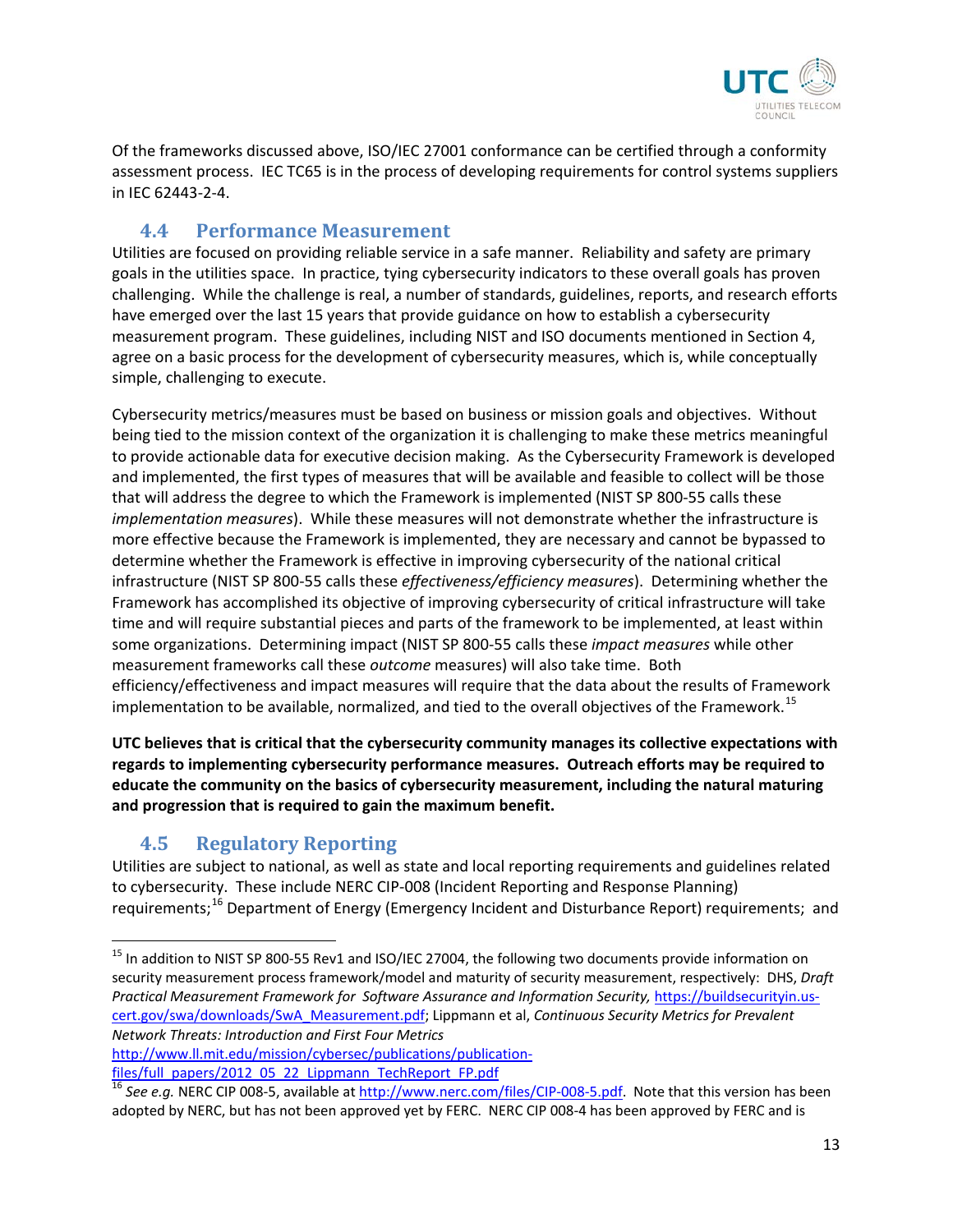

state public utility commission reporting requirements,  $17$  as well as voluntary disclosure guidelines by the Securities and Exchange Commission<sup>[18](#page-13-1)</sup>; the Department of Homeland Security's Industrial Control Systems Cyber Emergency Response Team (ICS-CERT)<sup>[19](#page-13-2)</sup> and NERC's Energy Sector Information Sharing Analysis Center (ES-ISAC)<sup>[20](#page-13-3)</sup>.

For example, NERC CIP-008 specifically requires utilities to develop and maintain a Cyber Security Incident Response Plan, which must address at a minimum

- 1) Procedures to characterize and classify events as reportable Cyber Security Incidents.
- 2) Process for reporting Cyber Security Incidents to the Electricity Sector Information Sharing and Analysis Center (ES-ISAC). The Responsible Entity must ensure that all reportable Cyber Security Incidents are reported to the ES-ISAC either directly or through an intermediary.
- 3) Process for updating the Cyber Security Incident response plan within thirty calendar days of any changes.
- 4) Process for ensuring that the Cyber Security Incident response plan is reviewed at least annually.
- 5) Process for ensuring the Cyber Security Incident response plan is tested at least annually. A test of the Cyber Security Incident response plan can range from a paper drill, to a full operational exercise, to the response to an actual incident. Testing the Cyber Security Incident response plan does not require removing a component or system from service during the test.
- 6) Response actions, including roles and responsibilities of Cyber Security Incident response teams, Cyber Security Incident handling procedures, and communication plans.

In addition, NERC CIP-008 requires utilities to provide relevant cybersecurity incident documentation related to cybersecurity Incidents for three calendar years.

Another example is the mandatory standards for nuclear power reactor licensees, 10 CFR § 73.54 "Protection of digital computer and communication systems and networks" for nuclear power plants, by the Atomic Energy Act and the Nuclear Regulatory Commission (NRC). This regulation requires licensees to submit a comprehensive cybersecurity plan and an implementation timeline for NRC approval.

scheduled to go into effect in April 2014. *See* NERC CIP 008-4 available at [http://www.nerc.com/files/CIP-008-](http://www.nerc.com/files/CIP-008-4.pdf) [4.pdf](http://www.nerc.com/files/CIP-008-4.pdf)

<span id="page-13-0"></span><sup>17</sup>See e.g. Cybersecurity and the Evolving Role of State Regulation: How it Impacts the California Public Utilities Commission (Sept. 2012), available a[t http://www.cpuc.ca.gov/NR/rdonlyres/D77BA276-E88A-4C82-AFD2-](http://www.cpuc.ca.gov/NR/rdonlyres/D77BA276-E88A-4C82-AFD2-FC3D3C76A9FC/0/TheEvolvingRoleofStateRegulationinCybersecurity9252012FINAL.pdf) [FC3D3C76A9FC/0/TheEvolvingRoleofStateRegulationinCybersecurity9252012FINAL.pdf;](http://www.cpuc.ca.gov/NR/rdonlyres/D77BA276-E88A-4C82-AFD2-FC3D3C76A9FC/0/TheEvolvingRoleofStateRegulationinCybersecurity9252012FINAL.pdf) Report on Electric Grid Cybersecurity in Texas (Nov. 2012), available at

[http://www.google.com/url?sa=t&rct=j&q=utilities%20are%20required%20to%20report%20cybersecurity%20incid](http://www.google.com/url?sa=t&rct=j&q=utilities%20are%20required%20to%20report%20cybersecurity%20incidents%20within&source=web&cd=57&cad=rja&ved=0CFMQFjAGODI&url=http%3A%2F%2Fwww.puc.texas.gov%2Findustry%2Fprojects%2Felectric%2F40128%2FPUCT_Project_40128_Electric_Grid_Cybersecurity_in_Texas.pdf&ei=h2JdUczLAYyC8QSB24D4Dg&usg=AFQjCNHTtT67mqlyH1_1nWpBv16DK4HdaQ) [ents%20within&source=web&cd=57&cad=rja&ved=0CFMQFjAGODI&url=http%3A%2F%2Fwww.puc.texas.gov%2Fi](http://www.google.com/url?sa=t&rct=j&q=utilities%20are%20required%20to%20report%20cybersecurity%20incidents%20within&source=web&cd=57&cad=rja&ved=0CFMQFjAGODI&url=http%3A%2F%2Fwww.puc.texas.gov%2Findustry%2Fprojects%2Felectric%2F40128%2FPUCT_Project_40128_Electric_Grid_Cybersecurity_in_Texas.pdf&ei=h2JdUczLAYyC8QSB24D4Dg&usg=AFQjCNHTtT67mqlyH1_1nWpBv16DK4HdaQ) [ndustry%2Fprojects%2Felectric%2F40128%2FPUCT\\_Project\\_40128\\_Electric\\_Grid\\_Cybersecurity\\_in\\_Texas.pdf&ei=](http://www.google.com/url?sa=t&rct=j&q=utilities%20are%20required%20to%20report%20cybersecurity%20incidents%20within&source=web&cd=57&cad=rja&ved=0CFMQFjAGODI&url=http%3A%2F%2Fwww.puc.texas.gov%2Findustry%2Fprojects%2Felectric%2F40128%2FPUCT_Project_40128_Electric_Grid_Cybersecurity_in_Texas.pdf&ei=h2JdUczLAYyC8QSB24D4Dg&usg=AFQjCNHTtT67mqlyH1_1nWpBv16DK4HdaQ) [h2JdUczLAYyC8QSB24D4Dg&usg=AFQjCNHTtT67mqlyH1\\_1nWpBv16DK4HdaQ;](http://www.google.com/url?sa=t&rct=j&q=utilities%20are%20required%20to%20report%20cybersecurity%20incidents%20within&source=web&cd=57&cad=rja&ved=0CFMQFjAGODI&url=http%3A%2F%2Fwww.puc.texas.gov%2Findustry%2Fprojects%2Felectric%2F40128%2FPUCT_Project_40128_Electric_Grid_Cybersecurity_in_Texas.pdf&ei=h2JdUczLAYyC8QSB24D4Dg&usg=AFQjCNHTtT67mqlyH1_1nWpBv16DK4HdaQ) *and* Cybersecurity for State Regulators With Sample Questions for Regulators to Ask Utilities, NARUC (June 2012), available at [http://energy.gov/sites/prod/files/NARUC%20Cybersecurity%20for%20State%20Regulators%20Primer%20-](http://energy.gov/sites/prod/files/NARUC%20Cybersecurity%20for%20State%20Regulators%20Primer%20-%20June%202012.pdf) [%20June%202012.pdf](http://energy.gov/sites/prod/files/NARUC%20Cybersecurity%20for%20State%20Regulators%20Primer%20-%20June%202012.pdf)

<span id="page-13-1"></span><sup>18</sup> *See* SEC CF Disclosure Guidance: Topic 2, available at

 $\overline{\phantom{a}}$ 

<span id="page-13-3"></span>

<span id="page-13-2"></span><http://www.sec.gov/divisions/corpfin/guidance/cfguidance-topic2.htm><br><sup>19</sup>See e.g. ICS CERT incident reporting system a[t https://forms.us-cert.gov/report/](https://forms.us-cert.gov/report/)<br><sup>20</sup>See e.g.NERC, Security Guideline for the Electricity Sector: Thre <http://www.nerc.com/files/Incident-Reporting.pdf>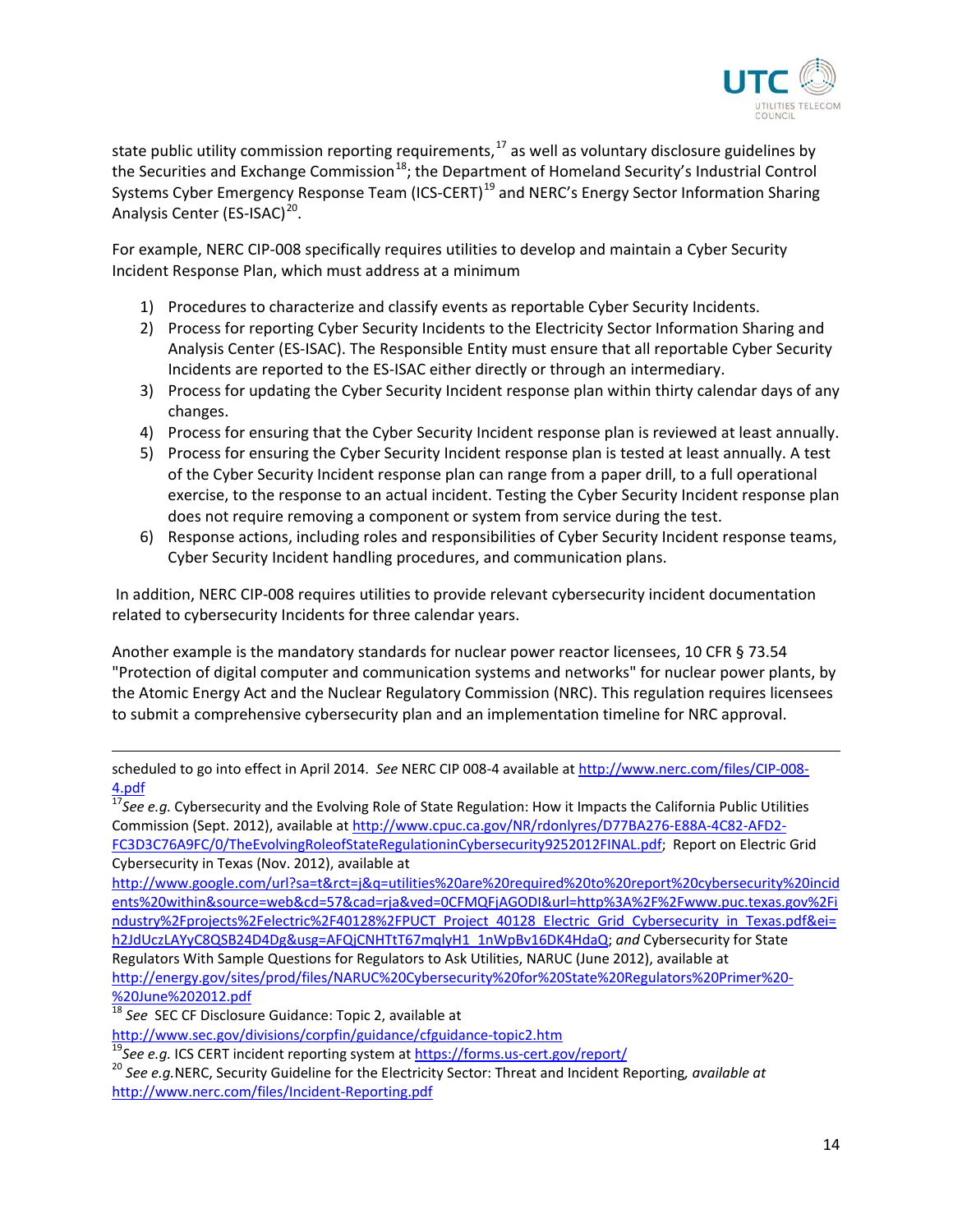

A number of other reporting requirements exist, including:

- Securities and Exchange Commission (SEC) requirement to report material information about cybersecurity as it relates to investor interests
- Federal Trade Commission (FTC) requirement to report to customers when certain financial information is compromised as a result of a cyber situation
- State utility regulatory commissions may seek justifications for the recovery of costs incurred to institute cybersecurity measures and may seek information about relevant events
- DOE collects information about outages, including those related to cybersecurity
- Many states require reporting to affected individuals when a cyber intrusion potentially compromises the privacy of individual confidential financial or other information.

## **4.6 Sector-Specific Agencies and Coordinating Councils**

Sector-Specific Agencies (SSA) and related coordinating councils have an important role in providing a collaborative platform for public-private partnership to improve the cybersecurity of the national infrastructure. As the Cybersecurity Framework matures, the SSAs and coordinating councils will be vitally important to serve as a gathering point for industry input and outreach points for engaging the industry in an active dialog. This dialog will help ensure that the Framework addresses industry concerns while facilitating improvement of the national cybersecurity posture.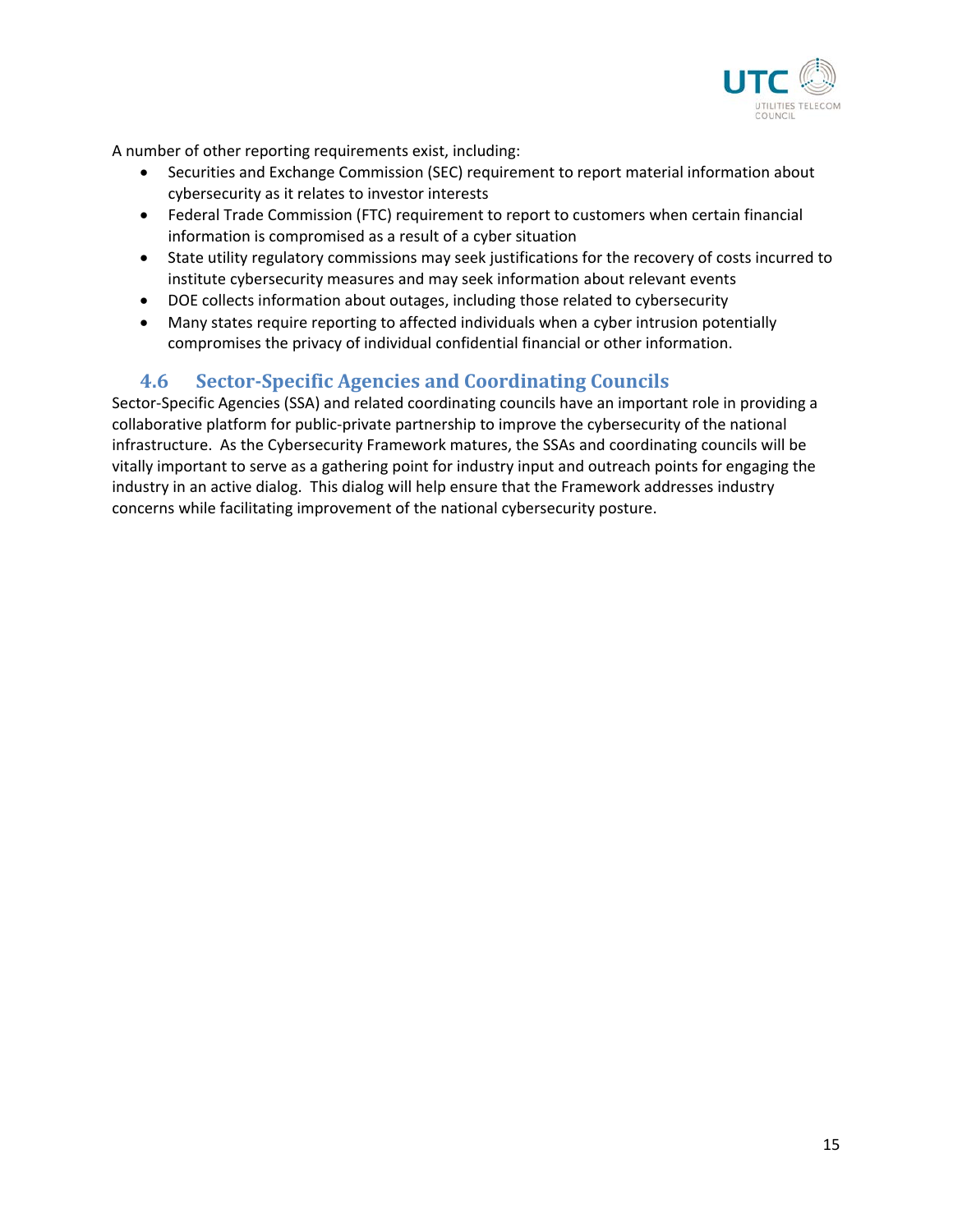

# **5. Special Utility Telecom Considerations**

This section will address the following question:

|        | <b>Question</b>                                                                                                      |
|--------|----------------------------------------------------------------------------------------------------------------------|
| $RM-9$ | What organizational critical assets are interdependent upon other critical physical and information infrastructures, |
|        | including telecommunications, energy, financial services, water, and transportation sectors?                         |

Utilities have designed, built and operated private communications networks for mission-critical applications to support unique operational requirements such as the utilities' need to maintain high reliability and availability of communications service to key utility components and personnel. These are especially critical and relevant during disasters.<sup>[21](#page-15-0)</sup> Utility telecommunications practitioners are responsible for securing these networks which provide services to the operational and business networks, as well as connectivity to the outside world and remote vendor connectivity. Until this infrastructure is secured, securing the services that ride on top of it will be challenging. These challenges will become further exacerbated as utilities are transitioning to smart networks which are entirely Internet Protocol (IP)-based and involve exponentially increasing the number of connected devices.

UTC believes that utilities telecommunications engineers need to be at the table during critical infrastructure cybersecurity-related discussions. They also need to be provided the tools that they require, including sufficient radio spectrum. This section summarizes relevant challenges and their relevance to the development and the objectives of the Cybersecurity Framework.

## **5.1 Security of the Underlying Communications Network**

In addressing the security of IT networks, the Framework should recognize that IT security fundamentally relies on the security and integrity of the underlying physical communications network. It does little good to secure the IT network, if the underlying communications network is vulnerable to outages, congestion and other performance issues.

Utilities and other critical infrastructure entities depend on a robust communications network to provide safe and reliable services that support essential electric, gas and water services to the public at large. That is why for decades, utilities have designed, built and operated their own private internal communications networks, which include wired and wireless communications.

#### **5.1.1 Need for Spectrum**

l

Wireless communications networks depend on access to suitable spectrum to provide capacity and coverage for reliable and cost-effective communications. At this point in time, there is no dedicated licensed spectrum for utility or other critical infrastructure entities' communications networks. Most of the utilities' wireless networks rely on narrowband spectrum which is shared with many other radio operations, such as taxicabs, which may lead to congestion and interference with utility

<span id="page-15-0"></span><sup>&</sup>lt;sup>21</sup> For specifics on utility communications requirements, see DOE report on Communications Requirements of Smart Grid Technologies, October 5, 2010

**[<sup>\(</sup>http://www.smartgrid.gov/sites/default/files/Smart\\_Grid\\_Communications\\_Requirements\\_Report\\_10-05-2010.pdf\)](http://www.smartgrid.gov/sites/default/files/Smart_Grid_Communications_Requirements_Report_10-05-2010.pdf)**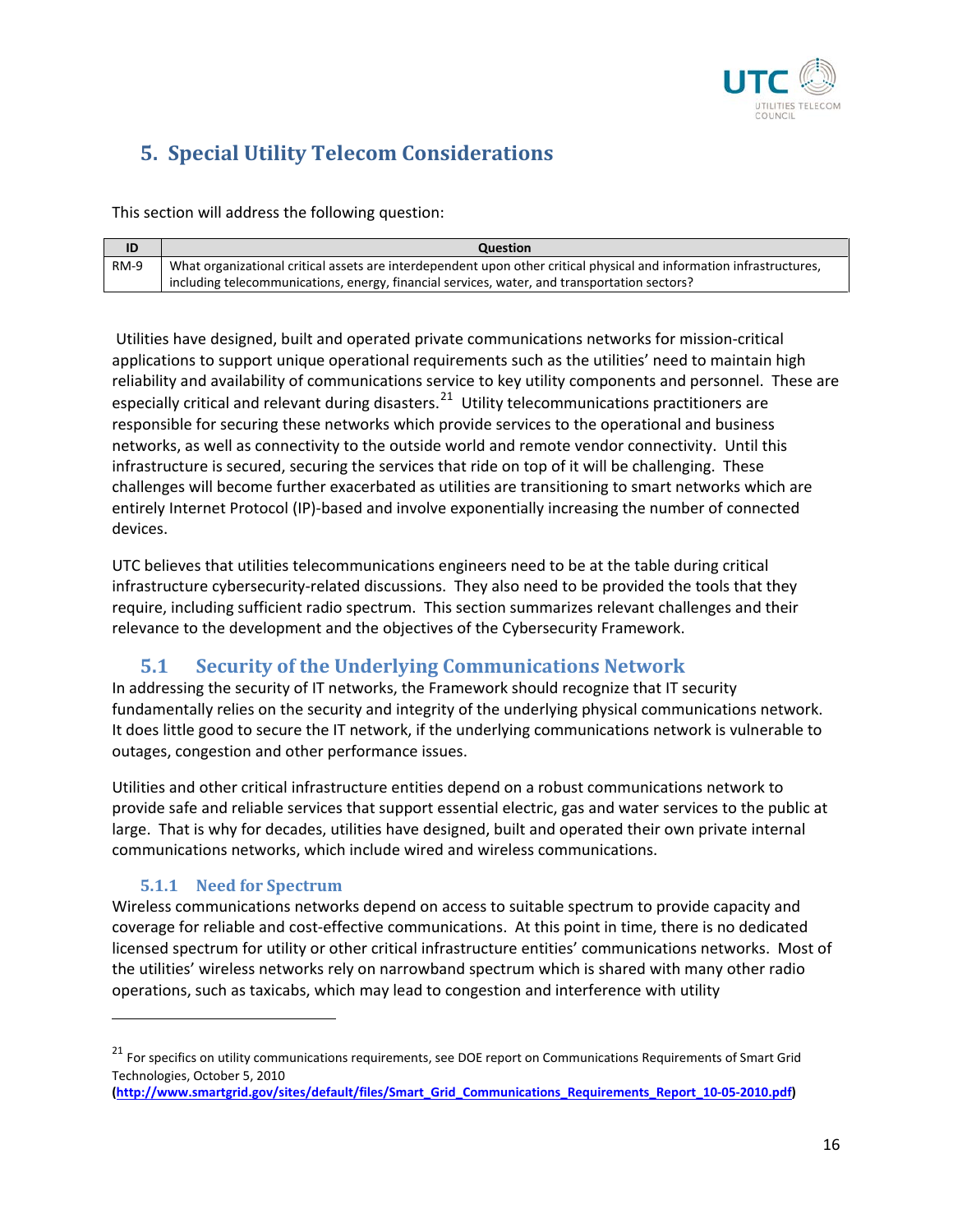

communications. Thus, there is insufficient spectrum to meet current needs for wide-area coverage and there is a serious deficit of spectrum to meet future demand associated with the expansion of wireless smart networks and other applications of technology innovation.

**UTC believes that as part of the Cybersecurity Framework, relevant SSAs and the Federal Communication Commission (FCC) should address the lack of suitable spectrum needed to support the private internal communications networks of utility and other critical infrastructure industries. These efforts should be conducted in close collaboration with utilities and other critical infrastructure industries, so that the government agencies understand the performance requirements of the networks and be able to work with industry to identify spectrum that would be capable of supporting those performance requirements. Moreover, this effort should be conducted and completed on an expedited basis in order to meet the current and future spectrum needs of utilities and other critical infrastructure industries in a timely manner.** 

#### **5.1.2 Need to Avoid Interdependencies**

 $\overline{\phantom{a}}$ 

While utilities use some commercial communications services, they rely on their own private internal communications networks to support their mission critical applications, particularly during storms, hurricanes and other natural disasters. The role of private networks has been noted in government reports. In a January 2006 report, the Telecommunications and Electric Power Interdependency Task Force (TEPITF) of the President's National Security Telecommunications Advisory Council (NSTAC) observed that electric power service providers largely rely on private, internal communications systems for "mission-critical functions, such as process control systems, supervisory control and data acquisition (SCADA) systems, generation facilities, transmission grids, and the distribution network, including emergency response communications."<sup>[22](#page-16-0)</sup>

Interdependencies between the electric and commercial communications sectors impact national security and emergency preparedness. NSTAC, within the National Communications System (NCS) of the Department of Homeland Security, has stated that, "The inherent interconnection and resulting interdependencies between domestic communications networks and various other infrastructure sectors pose significant threats not only to our national security, but also to the availability of NS/EP communications services and the operational capabilities of other infrastructures reliant upon communications services."<sup>[23](#page-16-1)</sup> The implications for such interdependencies were further explored in a February 17, 2009, report by the Communications Dependency on Electric Power (CDEP) Working Group of the NCS Committee of Principals, which found that because of these interdependencies, long-term outages of electric power could have devastating consequences to millions of people.<sup>[24](#page-16-2)</sup>

**UTC believes that national security concerns would seem to demand that interdependency between the electric and communications sectors to be minimized, not increased through misaligned spectrum allocation policies The lack of sufficient spectrum for utility private networks is exacerbating that** 

<span id="page-16-0"></span><sup>&</sup>lt;sup>22</sup> NSTAC Report to the President on Telecommunications and Electric Power Interdependencies: People and Processes: Current State of Telecommunications and Electric Power Interdependencies, January 31, 2006, at 3-1 and 3.2. The Report is reprinted in the following compilation of NSTAC reports: [http://www.ncs.gov/nstac/reports/2006/NSTAC\\_XXIX\\_Reports\\_082206.pdf](http://www.ncs.gov/nstac/reports/2006/NSTAC_XXIX_Reports_082206.pdf)

<span id="page-16-1"></span><sup>23</sup> NSTAC, "Addressing Critical Infrastructure Interdependencies and Independence." [\(http://www.ncs.gov/nstac/nstac\\_t5.html\)](http://www.ncs.gov/nstac/nstac_t5.html)

<span id="page-16-2"></span><sup>&</sup>lt;sup>24</sup> Communications Dependency on Electric Power Working Group Report, "Long-Term Outage Study" National Communications System Committee of Principals, February 17, 2009 (FOUO).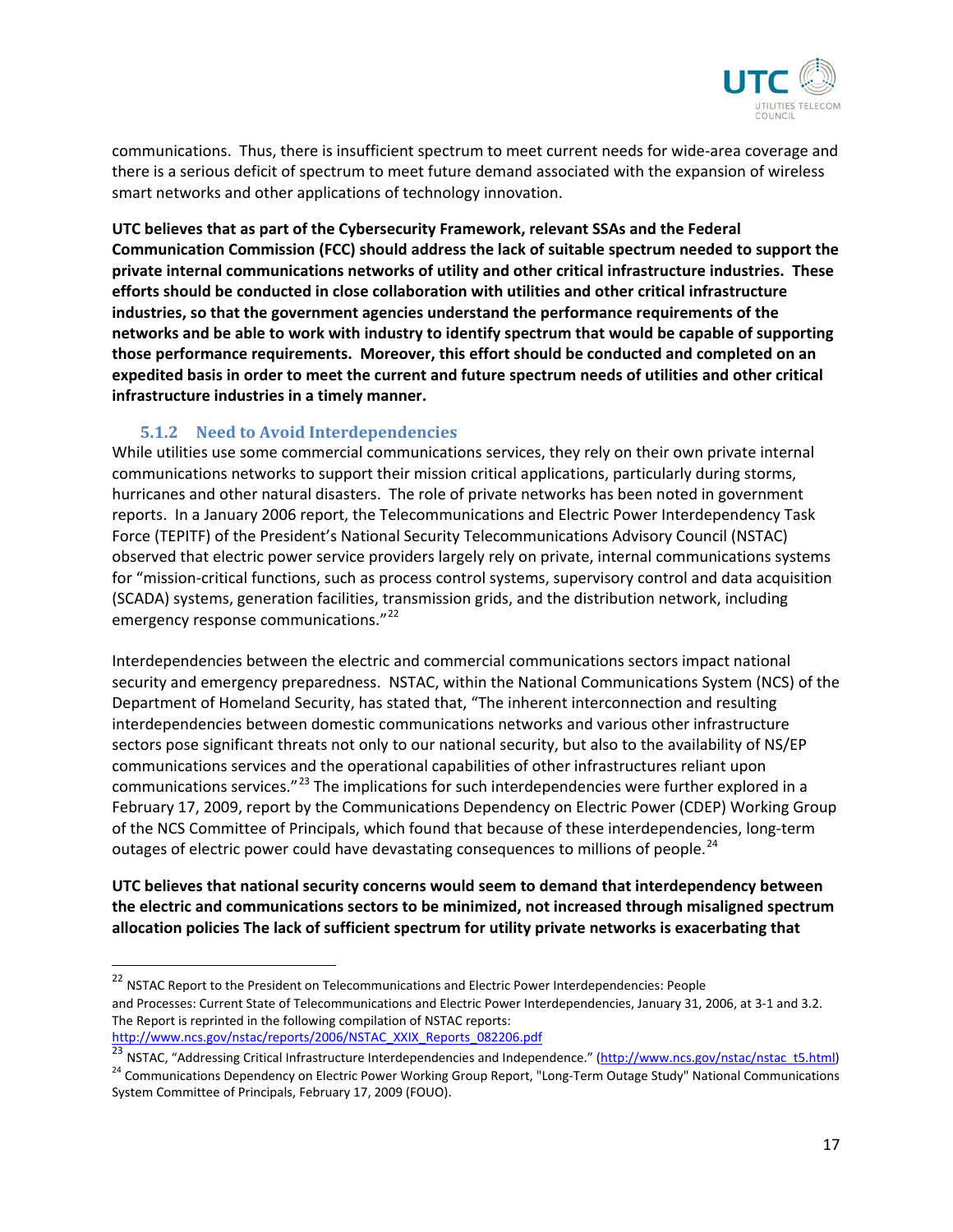

**interdependency, because it will have the indirect effect of making utilities more dependent on commercial networks to meet their communications needs. Preservation of both private as well as commercial communications systems should be a priority so that the incapacitation of the commercial wireless system does not lead to incapacitation of electricity and water services.** 

## **5.2 Inclusion of Telecommunications Practitioners in the Process**

Utilities' physical and information infrastructures evolved organically, resulting in a variety of organizational units and professionals being responsible for portions of such infrastructures, including securing the infrastructures. This evolution began from isolated business and operational systems with telecommunications departments providing network services for both via wired or wireless communications. With the advent of Internet Protocol (IP) technology, utilities deployed IP- based network equipment to manage these networks, which increasingly resulted in convergence of technology used for the overall utility network infrastructure. The business need to provide data from the operational network to the business network, as well as to allow remote vendor connectivity into the utility networks further blurred the strict segregation between the operational, business, and telecom systems and practitioners.

Many industry efforts to date, including standards and guidelines development efforts, include operational and IT/cyberecurity utilities practitioners but not the telecommunications practitioners. This is counterproductive because telecommunications practitioners are vital participants in securing utilities networks, on par with the IT/cybersecurity and operations practitioners.

**UTC believes that any the Cybersecurity Framework variant that is tailored to the utilities sector must account for this cross-functional collaborative management of cybersecurity in the utilities space. Any efforts to facilitate adoption of the Framework should explicitly include utilities telecommunications practitioners who will have a vital role in implementing the Framework.**